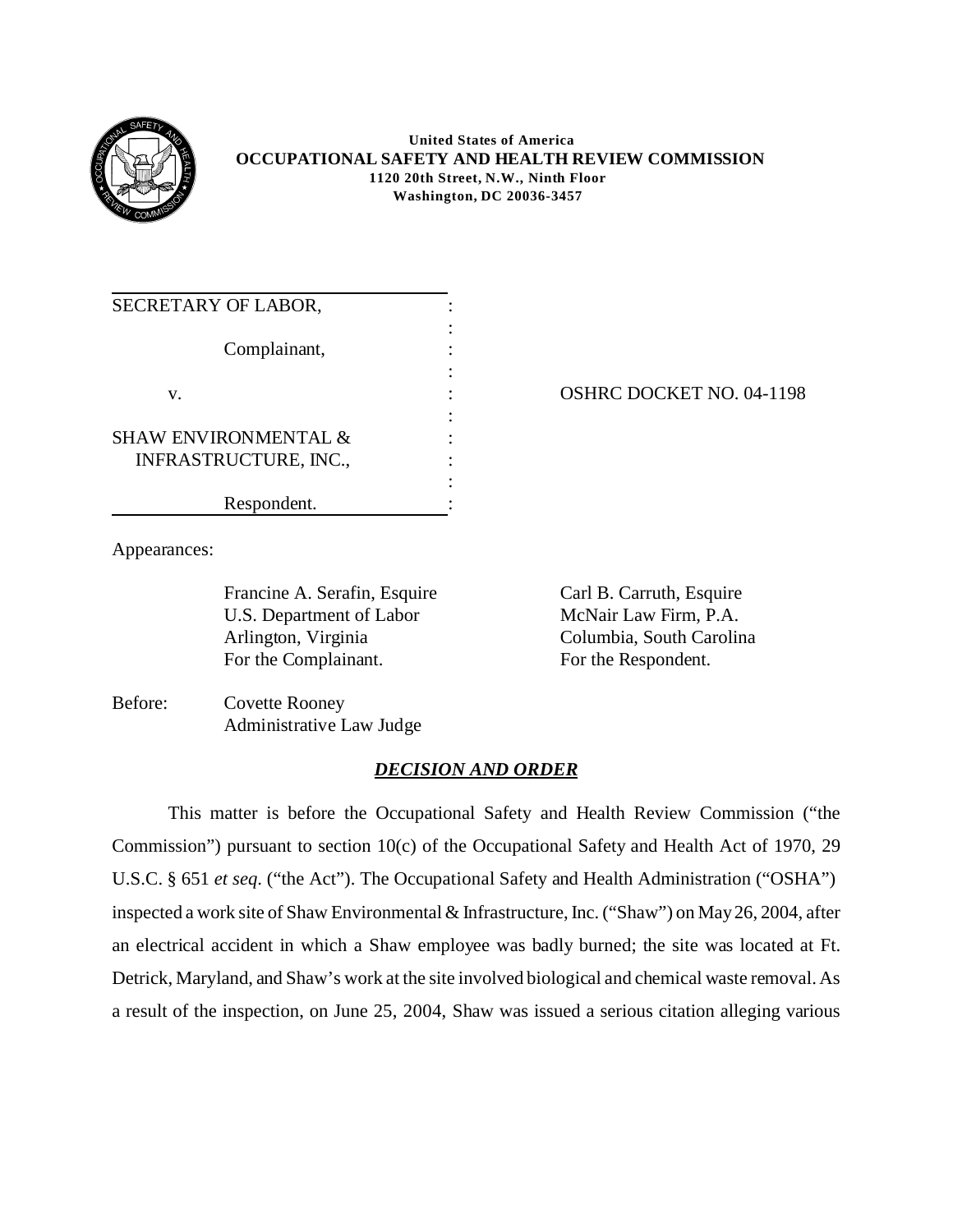violations of OSHA's electrical standards for construction work.<sup>1</sup> Shaw contested the citation, and the hearing in this matter was held in Baltimore, Maryland, on February 2 and 3, 2005. Both parties have submitted post-hearing briefs.

## *Jurisdiction*

The Secretary alleges and Shaw admits that it is an employer engaged in biochemical recovery, stabilization and disinfection and that it had a work site during May and June of 2004 at 1500 Porter St., Area B-11, Ft. Detrick, Maryland 21702. Shaw also admits it uses tools, equipment and supplies that have moved in interstate commerce. I find that Shaw is engaged in a business affecting interstate commerce. *See* Answer, ¶¶ I, II(B), IV-VI. Based on the foregoing, I conclude Shaw is an employer within the meaning of section 3(5) of the Act, 29 U.S.C. § 652(5), and that the Commission has jurisdiction over the parties and the subject matter of this proceeding.

## *Background*

As noted above, Shaw's work at the site involved biological and chemical waste removal; however, the project, which began in September 2000 and ended in July 2004, also involved other miscellaneous work, such as electrical work. Phillip Tesznar, a Shaw employee, was an electrician, and while he had other jobs at the site, like monitoring the supplied-air system, he also did electrical work on the project as needed. One of the on-going assignments that Mr. Tesznar had in the time period preceding the accident, in that the project was beginning to wind down, was the dismantling of electrical panel boxes. On the morning of May 25, 2004, Mr. Tesznar went to dismantle a particular panel box located near the HVAC area. After parking his van, Mr. Tesznar approached the panel box and then opened its door, whereupon there was a bright flash and a loud explosion. Ronnie

<sup>&</sup>lt;sup>1</sup>One item, Item 1, did not involve OSHA's electrical standards for construction; rather, that item alleged a violation of 29 C.F.R. 1926.95(a), the general standard requiring the use of proper protective equipment. Upon Shaw's motion, this item was vacated at the hearing based upon my finding that Item 1 was redundant and that there was a more specifically applicable standard. In particular, I found that 29 C.F.R. 1926.416(a)(1), which requires protection against electrical shock by de-energizing and grounding of the circuit or by guarding it by insulation or other means, as alleged in Item 2a of the citation, was the more specifically applicable standard to the circumstances of the accident. My finding was supported by the testimony of the CO that protective rubber gloves would have abated the hazard under either of the standards. (Tr. 115-17, 185-86, 193-205). *See also* 29 C.F.R. 1926.20(d)(1).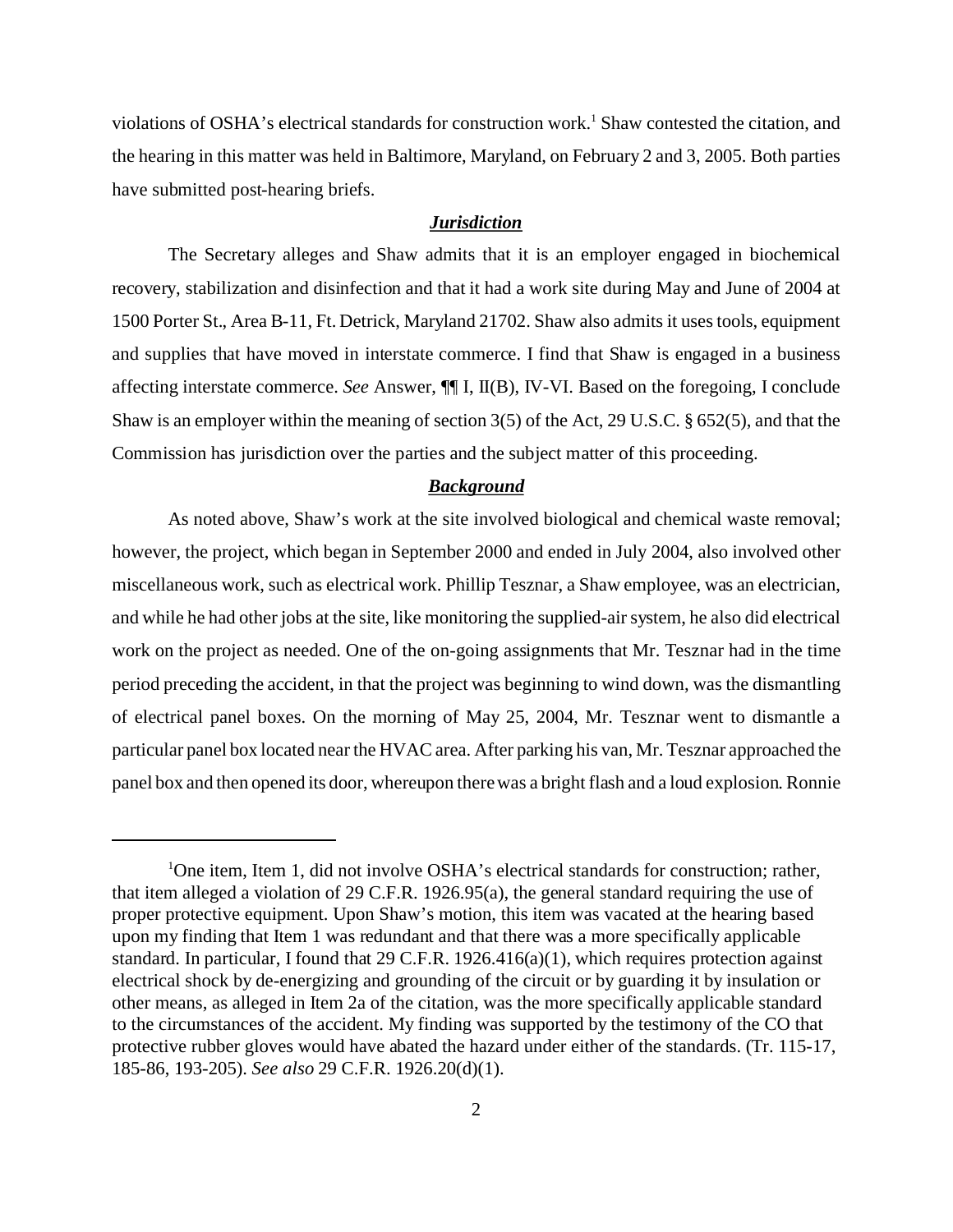DiPalo, another employee who was working nearby and had seen Mr. Tesznar get out of his van and go to the panel box, heard the explosion. He ran over to the box, where he saw that Mr. Tesznar was engulfed in flames from the waist up, and Mr. DiPalo got on his radio and called "911." William Clawson, Shaw's safety coordinator at the site, had also arrived at the scene, as he too had been nearby and had heard the explosion, and Mr. Clawson got on his radio and called the command center and said that an ambulance was needed and a man was severely burned. By this time, Mr. DiPalo had gotten a fire extinguisher, and Mr. Clawson directed him to spray Mr. Tesznar. Mr. DiPalo did so, and, as the flames were being extinguished, Mr. Tesznar told Mr. DiPalo and Mr. Clawson that all he had done was open the door to the panel box. Once the flames were put out, Mr. DiPalo and Mr. Clawson walked Mr. Tesznar to the job site trailer. From there, an ambulance took him to an area where a helicopter had arrived, and Mr. Tesznar was taken to a hospital, where he was put in a coma for six weeks. Mr. Tesznar survived, but he was severely burned, from the waist up, over 38 percent of his body. (Tr. 79-83, 90-91, 224-27, 235-36, 255, 289-94, 350).

Rob Madey, the site superintendent, arrived at the scene right after the accident, and Mr. Clawson told him to rope off the area and to make sure that nothing was touched. As Mr. Clawson was involved with contacting Mr. Tesznar's family and Shaw's safety hotline, Mr. Madey went with some Ft. Detrick personnel to the scene so they could view it. About an hour after the accident, Barry Schmidt, Ft. Detrick's electrical section leader, arrived with other Ft. Detrick officials, and they also investigated the accident. Mr. Schmidt and the other Ft. Detrick officials determined Mr. Tesznar had worked in the panel box while it was energized. Specifically, they concluded that Mr. Tesznar, while wearing leather gloves, had used an Allen wrench set to loosen the top left lug bolt in the panel box, that the other end of the wrench had contacted the top right lug bolt, and that this caused an arc or flash-over that resulted in the explosion and fire.<sup>2</sup> OSHA Compliance Officer ("CO") Mark Austin arrived on May 26, 2004, to conduct an inspection in regard to the accident. He spoke to officials of both Ft. Detrick and Shaw. He also took photos of the accident scene, and he measured the distance between the two lug bolts and the distance between the two ends of the wrench. Based upon his investigation, he reached the same conclusion as the Ft. Detrick officials had. Mr. Clawson began

 $2$ The wrench was laying on the ground after the accident, as were the hard hat and gloves that Mr. Tesznar had been wearing. (Tr. 20-21, 42, 297, 318-20).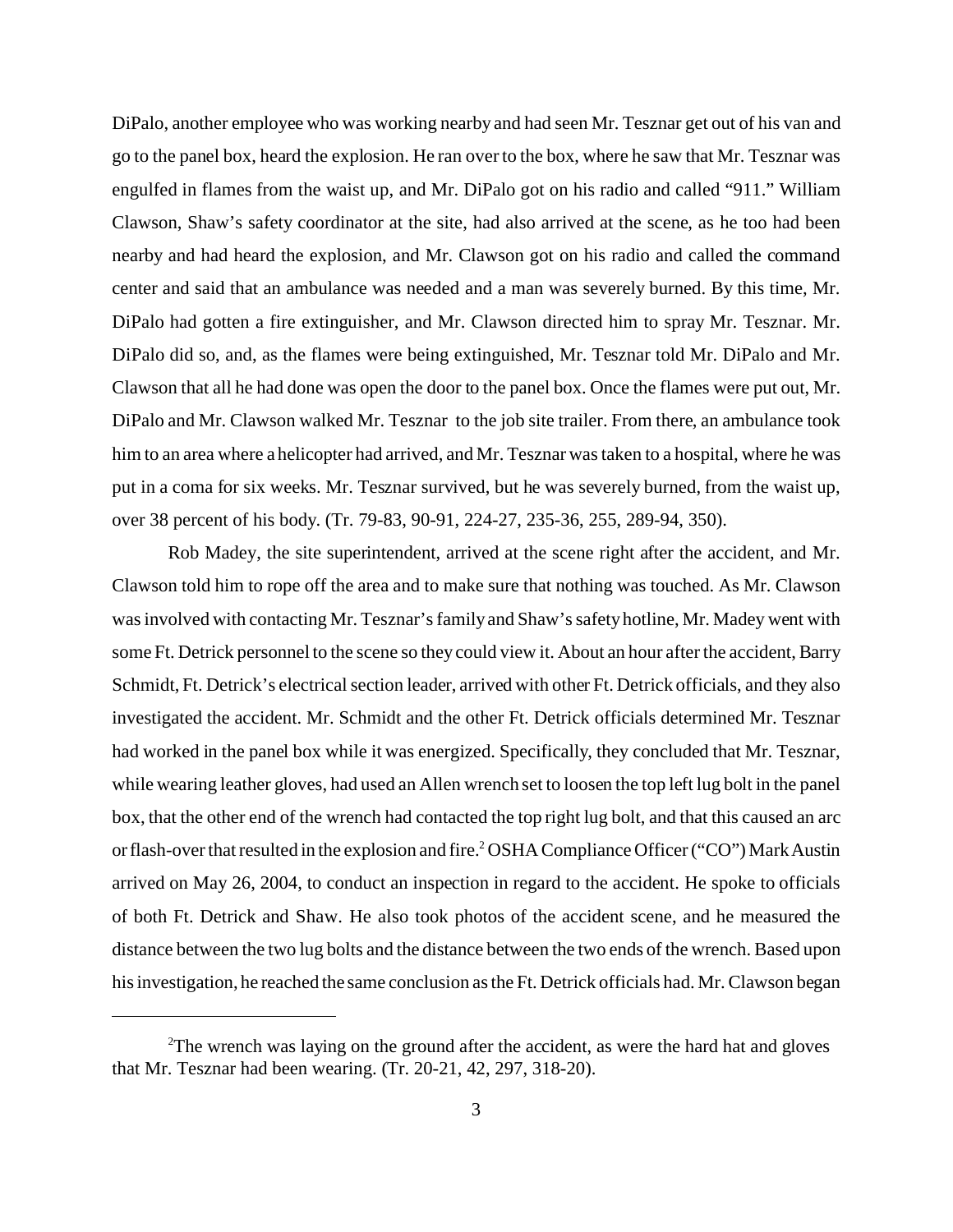his own investigation of the accident after the Ft. Detrick officials had done theirs, and he continued his investigation even after Shaw left the site in July 2004.<sup>3</sup> He determined that Mr. Tesznar had not worked in the panel box while it was energized. Based on his investigation, which included conversations with the Ft. Detrick personnel, he concluded that the Allen wrench set, which someone had left sitting on top of the panel box, had caught on the door and fallen when the door was opened; when the wrench fell, one end contacted the top right lug bolt in the panel box and the other end contacted the door interlock lever, causing the arc or flash-over and the resulting explosion and fire. (Tr. 12-13, 16-21, 42-43, 96-113, 160-63, 287, 295-98, 301-02, 313-14).

## *The Cited Standards*

Items 2a and 2b of the citation allege violations of 29 C.F.R.  $1926.416(a)(1)$  and 29 C.F.R.

1926.416(a)(3), respectively. Those standards provide as follows:

29 C.F.R. 1926.416(a)(1) - No employer shall permit an employee to work in such proximity to any part of an electric power circuit that the employee could contact the electric power circuit in the course of work, unless the employee is protected against electric shock by deenergizing the circuit and grounding it or by guarding it effectively by insulation or other means.

29 C.F.R. 1926.416(a)(3) - Before work is begun the employer shall ascertain by inquiry or direct observation, or by instruments, whether any part of an energized electric power circuit, exposed or concealed, is so located that the performance of the work may bring any person, tool, or machine into physical or electrical contact with the electric power circuit.

Items 3a and 3b of the citation allege violations of 29 C.F.R. 1926.417(a) and 29 C.F.R.

1926.417(c), respectively. Those standards state as follows:

29 C.F.R. 1926.417(a) - Controls that are to be deactivated during the course of work on energized or deenergized equipment or circuits shall be tagged.

29 C.F.R. 1926.417(c) - Tags shall be placed to identify plainly the equipment or circuits being worked on.

Items 2a and 2b have been grouped and propose a total penalty of \$4,500.00. Items 3a and

3b also have been grouped and also propose a total penalty of \$4,500.00.

<sup>&</sup>lt;sup>3</sup>Mr. Clawson testified that the accident scene remained roped off until June 21, 2004, and that he was going to make a final report to Shaw following the hearing. (Tr. 297-98).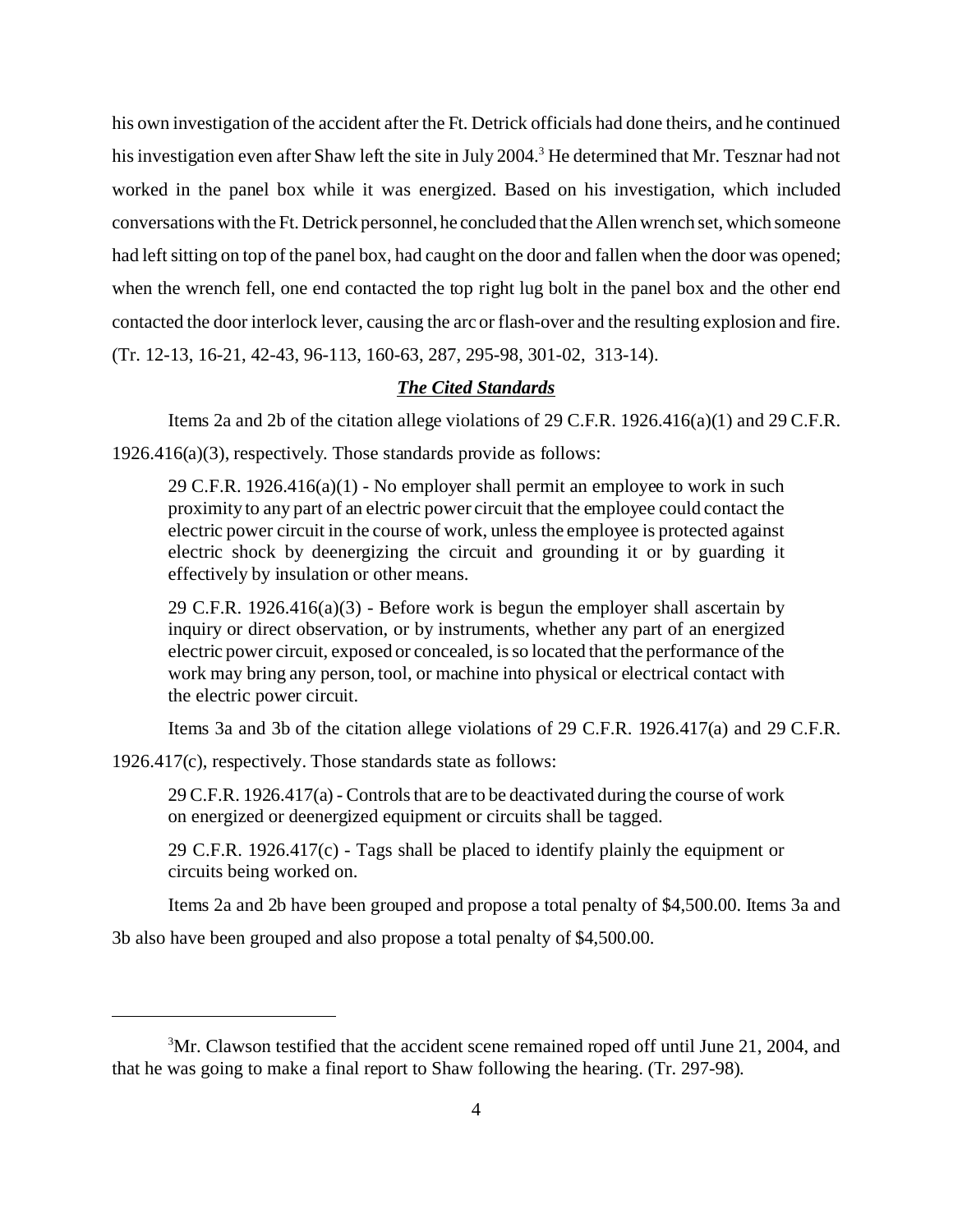#### *The Parties' Contentions*

The Secretary contends that Mr. Tesznar was working in the energized panel box, that the wrench contacting the top left and top right lug bolts was the cause of the accident, and that Shaw was therefore in violation of the cited standards. In support of her contention, the Secretary points to the investigations of Mr. Schmidt and the CO and their conclusions about what happened. Shaw contends that it did not violate the cited standards. It asserts that Mr. Tesznar only opened the door of the panel box to look at it to see what tools he needed before obtaining a lockout/tagout ("LOTO") authorization, de-energizing the box and locking and tagging out the circuit, and then beginning work. Shaw further asserts, based on the investigation of Mr. Clawson, that the accident was caused by the wrench, which someone had left on top of the box, falling when the door was opened and contacting the top right lug bolt and the door interlock lever. Alternatively, Shaw asserts that the accident was a result of unpreventable employee misconduct.

#### *The Relevant Testimony*

Three individuals who investigated the accident, that is, Mr. Schmidt, CO Austin and Mr. Clawson, testified at the hearing about what they believed had been the cause of the accident. The Commission has held that the cause of an accident in a particular case is not the issue, but, rather, whether the cited OSHA standard was violated; however, the Commission has also recognized that "the circumstances of an accident may provide probative, or even dispositive, evidence of whether a standard was violated." *Georgia-Pacific Corp.*, 16 BNA OSHC 1171, 1176 (No. 89-2806, 1993). In this case, it is clear that the cause of the accident is directly related to whether violations of the cited standards occurred. The testimony of the above-noted individuals therefore follows.

Barry Schmidt, the leader of the electrical section of Ft. Detrick at the time of the accident, testified that Allegheny Power provided the electrical power and secondary equipment for Shaw's work at the site.<sup>4</sup> He further testified that after being notified of the accident, he and other Ft. Detrick officials went to Shaw's trailer, where they were told that an electrician had been working on a 480 volt panel box and had been severely burned by an electrical arc. Upon arriving at the accident scene, Mr. Schmidt observed the box where the arc occurred. He noted the box was energized, that there

<sup>&</sup>lt;sup>4</sup>Mr. Schmidt worked as an electrician for 27 years at Ft. Detrick, with the last 14 years of his service being in a supervisory/leader capacity; he has since retired. (Tr. 12-14).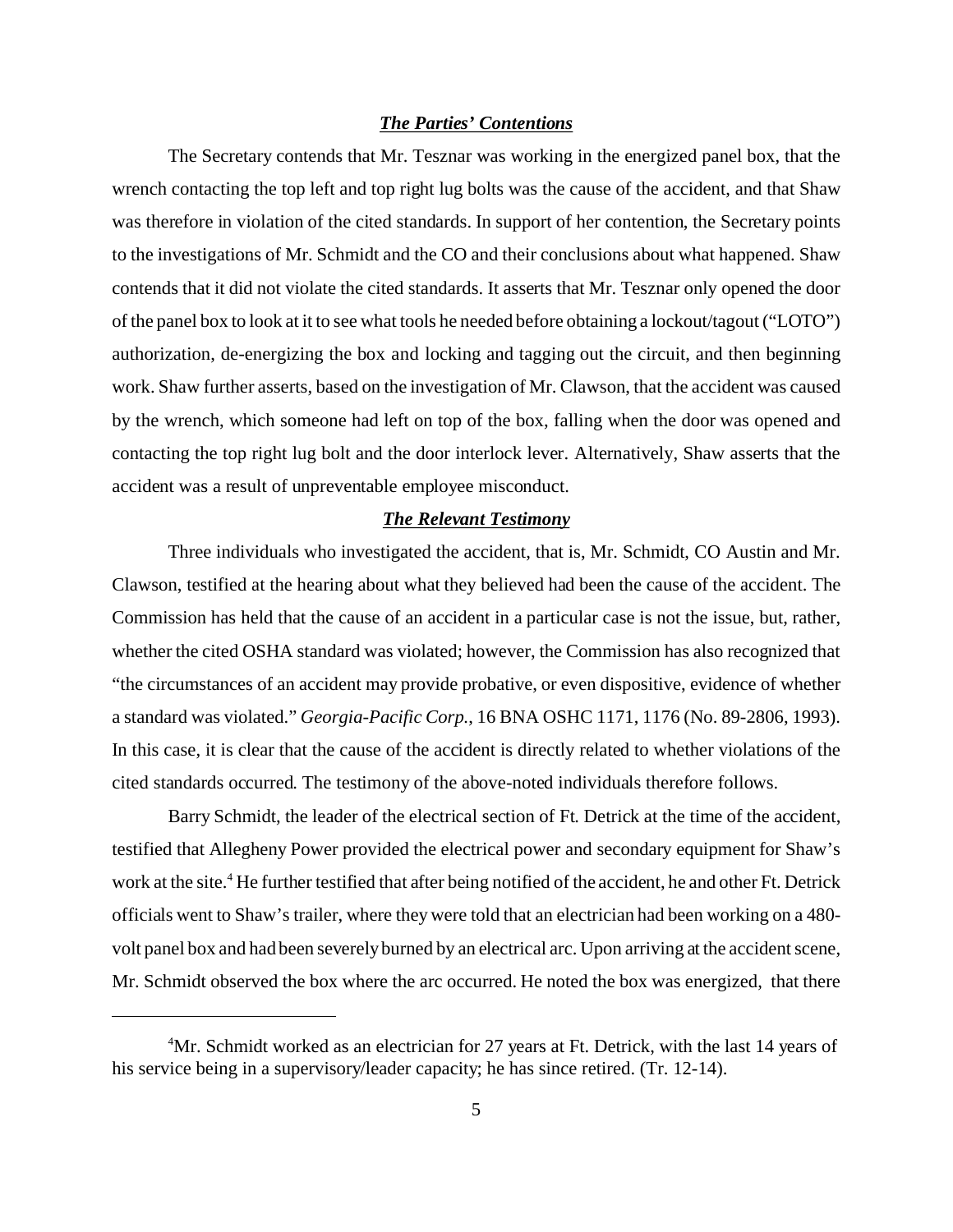was severe arc and burn damage in the box, and that there was damage to the inside of the door of the box; further, he saw that the plastic shield that had covered the three electrical connectors was sitting on top of the box.<sup>5</sup> He also noted that on the ground in front of the box was an open Allen wrench set of the size that would have been used to loosen the lug bolts on the electrical connectors.<sup>6</sup> Mr. Schmidt saw severe burn marks on the Phase A lug bolt and on the Phase C lug bolt, and he also saw that the Phase A lug bolt had been loosened and that both ends of the wrench were burned.<sup>7</sup> Mr. Schmidt viewed a tool bag on the nearby generator and a pair of leather gloves, one of which was severely burned, near the box. Based on what he saw, Mr. Schmidt concluded that Mr. Tesznar was loosening the Phase A lug bolt with the wrench and that the accident occurred when the wrench's other end contacted the Phase C lug bolt. (Tr. 12-34, 42-43, 51-53, 57-59, 71, 75).

CO Mark Austin testified that upon arriving at the site, he met with Ft. Detrick and Shaw personnel; he was told that an electrician had been working in a 480-volt panel box, that an arc or flash-over had occurred, and that the electrician had been burned over the top half of his body and had been taken to a hospital.<sup>8</sup> The CO further testified that he went to the accident scene with Mr.

<sup>7</sup>Mr. Schmidt testified that the panel box was three-phase current, and he characterized the three electrical connections, from left to right, respectively, as Phase A, Phase B and Phase C. He further testified that Exhibit C-10, a photo the CO had taken, was an accurate depiction of the box when he (Schmidt) saw it and that C-10 showed the three connections, or phases, and the lug bolts holding the wires in place. The actual panel box and Allen wrench were used at the hearing as demonstrative exhibits, D-1 and D-2, respectively, and Mr. Schmidt utilized these exhibits to illustrate certain parts of his testimony; for example, using D-1, he explained that the lug is "the whole connector" and that the lug bolt is the "screw" going into the lug. (Tr. 51-52, 56-63).

8 Mark Austin has been an OSHA CO for about eight and one-half years. (Tr. 96).

<sup>&</sup>lt;sup>5</sup>Mr. Schmidt said that Exhibit C-13 showed the plastic cover as it normally would have been in place over the three connectors and that Exhibit C-16 showed the inside of the door of the panel box; both photos were taken by the CO. (Tr. 30-33)

<sup>6</sup> Mr. Schmidt explained that the Allen wrench, also called a "hex key set," consisted of several keys of different sizes that were attached together; the keys could all be folded together, such that the wrench was one piece, but to use the wrench, the key of the desired size would be pulled out. Mr. Schmidt testified that Exhibit C-15, a photo the CO had taken, was an accurate depiction of the Allen wrench, in an open position, that he saw at the site. He also testified he used a ballpoint pen to determine that the distance between the Phase A and Phase C lug bolts was approximately the same as that between the two ends of the open Allen wrench. (Tr. 25-29).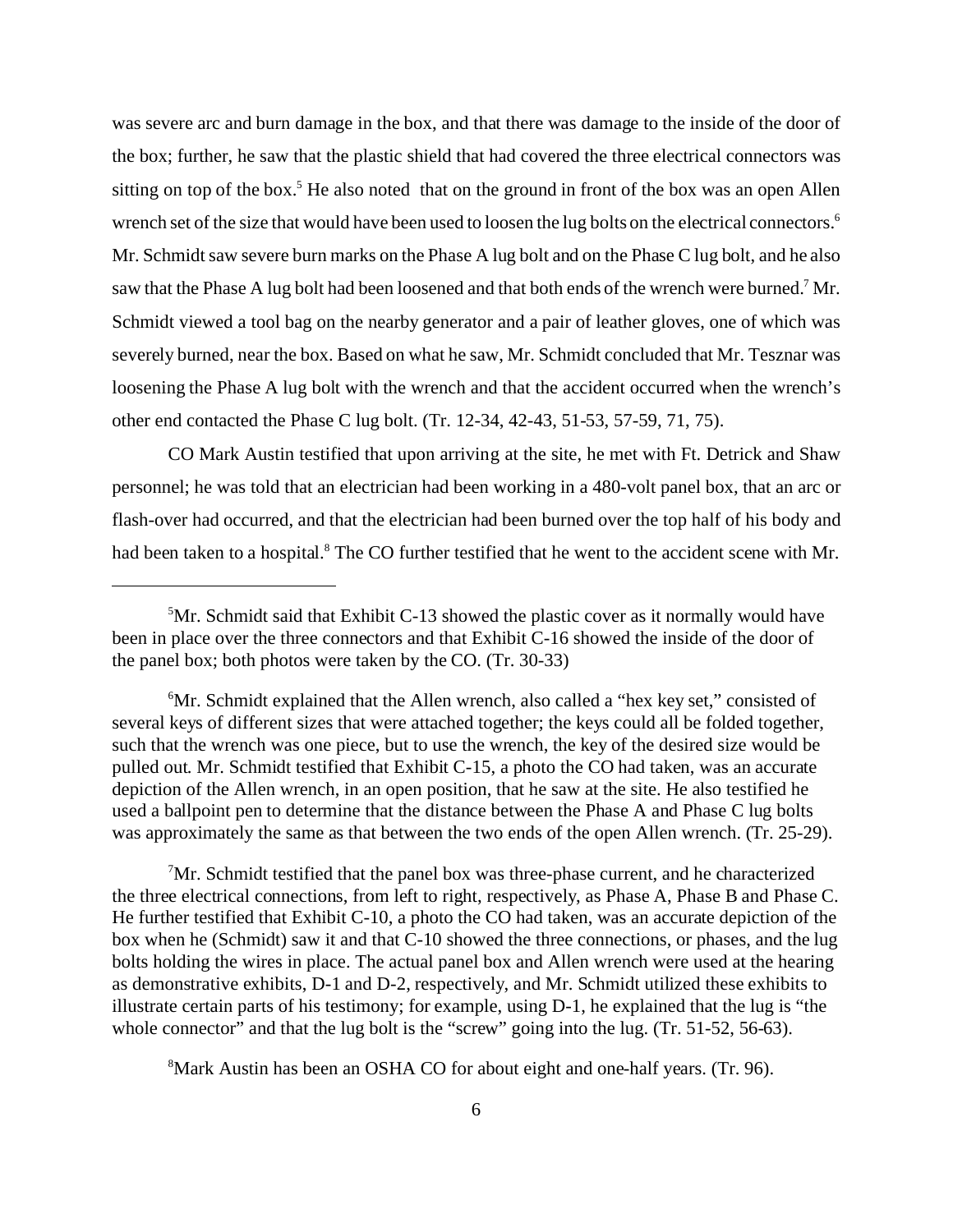Clawson, where he saw a temporary wooden wall that had been built that had three panel boxes on either side; the subject box was on the west side, and the other two boxes on that side had already been gutted, and the panels on the east side were the disconnect switches. Upon viewing the subject box, the CO noted there was burn damage to the Phase A and Phase C lug bolts, indicating contact at those two points. He also noted burn marks and extensive molten material in the area of all three connections, splatter marks on the back of the panel, and singeing in the top part of the box. CO Austin saw a pair of burned gloves and an Allen wrench set laying on the ground in the area, and he also saw that both ends of the wrench were burned and that the Phase A lug bolt had several threads showing; he measured the distance between the Phase A and Phase C lug bolts and the distance between the two open ends of the Allen wrench set and found both to be about 6.5 inches. The CO concluded Mr. Tesznar had been trying to remove parts from the inside of the box, that there was an arc or flash-over, and that Mr. Tesznar was severely burned. $9$  (Tr. 96-113, 160-63).

William Clawson testified that he had known Mr. Tesznar for 17 years, as they both were hired by Shaw at about the same time, and that he had worked on several projects with him; in his experience, Mr. Tesznar had an exemplary reputation for safety within the company.<sup>10</sup> He further testified that Mr. Tesznar previously had done work at the Ft. Detrick site that had required him to use Shaw's LOTO procedure. Mr. Clawson stated that it was for these reasons, and because of the statement Mr. Tesznar made to him at the time of the accident, that he simply could not believe Mr. Tesznar had worked in the energized panel box; he therefore spent much more time than he normally would have in investigating the matter, and he considered everything he saw at the accident scene and what the Ft. Detrick personnel had told him, in addition to Mr. Tesznar's safety reputation and statement to him on the day of the accident. (Tr. 279-80, 283-89, 296-98, 301-02).

<sup>&</sup>lt;sup>9</sup>The CO discussed what various of the photos he took showed, that is, C-10 (the subject box and phases), C-11 (a close-up of the lugs), C-12 (the burned gloves), and C-14 and C-15 (his measurements of the distance between the two bolts and the distance between the two ends of the wrench). The CO also used D-1 and D-2 to illustrate part of his testimony. (Tr. 101-11, 163-64).

 $10$ Mr. Clawson has been a safety coordinator with Shaw for 17 years, and he had extensive safety and health experience prior to beginning his job with Shaw. (Tr. 255-58).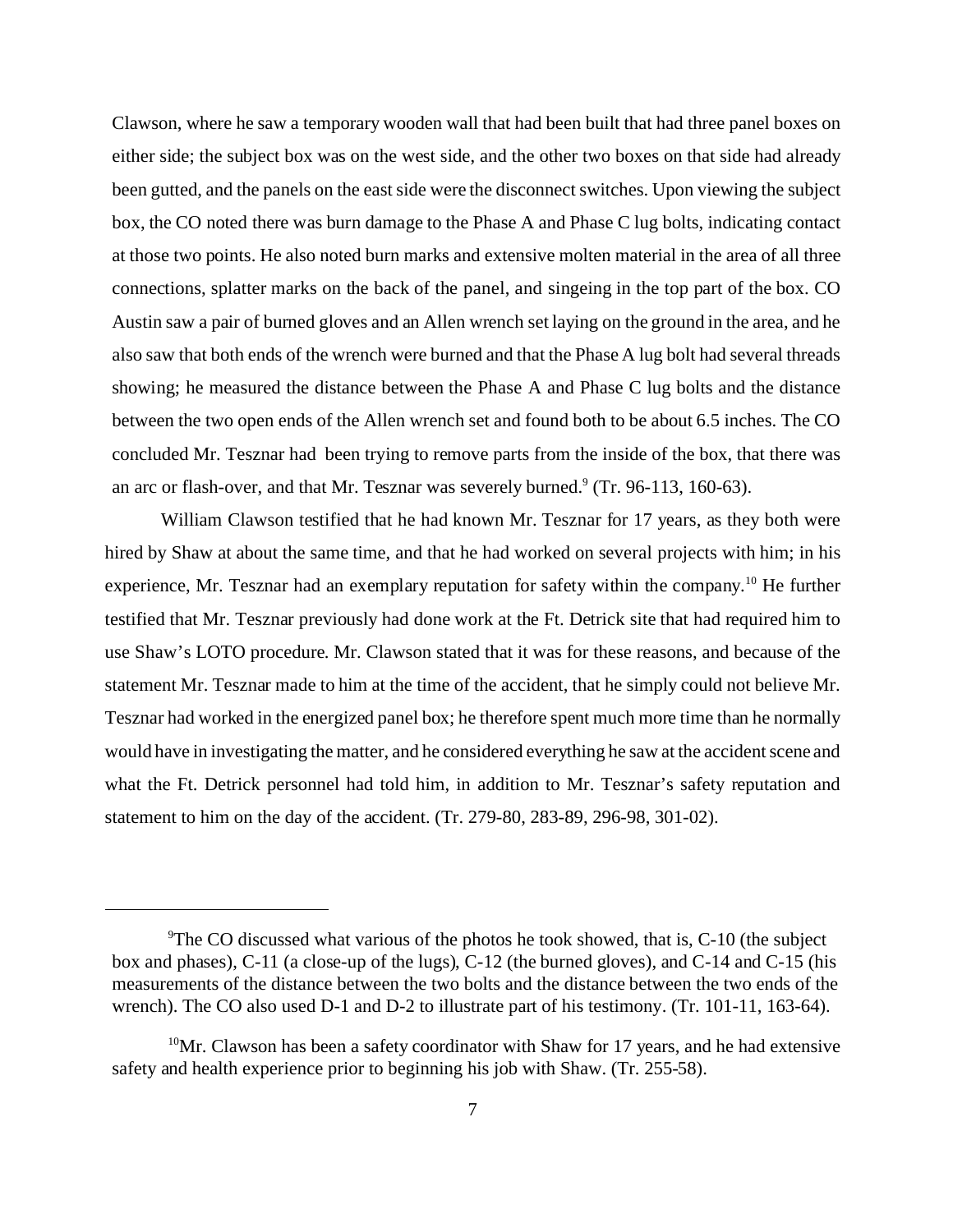Mr. Clawson stated that the Ft. Detrick officials' conclusion about the accident was based on the fact that the Phase A lug bolt appeared to have been loosened and the fact that the Allen wrench was found on the ground in front of the box. Mr. Clawson believed that the Phase A lug bolt could have had threads showing because it could not be screwed in any further or that it could have worked itself loose over time, due to expansion and contraction of the metal from heat and cold and due to the vibration of the nearby generator. He further believed that someone had left the wrench sitting on top of the panel and that when Mr. Tesznar opened the door the wrench fell and one end contacted the Phase C lug bolt and the other end contacted the door interlock lever ("lever").<sup>11</sup> Mr. Clawson said the Phase C lug bolt was badly burned, indicating contact, while the Phase A lug bolt did not have the kind of damage he would have expected from contact; in addition, the top of the lever was burned away and charred, also indicating contact. He also said that the wrench had been found in front of and to the right of the box, and not directly in front, another indication that the wrench made contact as Mr. Clawson thought.<sup>12</sup> Mr. Clawson believed that Mr. Tesznar, wearing his hard hat and gloves, had bent over with his left side to the door and used his right hand <sup>13</sup> to open the latch at the bottom of the box and his left hand to pull down the red-knobbed lever<sup>14</sup> that was up above on the door; he also believed the door protected Mr. Tesznar from the initial blast or explosion, but not, unfortunately,

 $11$ Mr. Clawson used D-1 and D-2 as he testified, and he indicated the lever was down and to the right of the Phase C lug bolt. (Tr. 298-302, 306). The lever, and its burned aspect, is shown in D-9, one of 16 photos (D-5 through D-20) that Shaw submitted as demonstrative exhibits after the hearing. The Secretary has objected to various of the photos, claiming they are improper and go beyond the court's order. I agree that D-17 is not appropriate, in that it depicts an individual opening the panel box, and that D-10 and D-12 are also inappropriate, in that they show someone taking measurements in the area of the lug bolts and lever. These exhibits are rejected. The other exhibits are admitted, as being helpful to the court and not improper, but, due to the Secretary's complaint about the labels in some of them, the undersigned will disregard the labels.

 $12P$ hoto R-13 shows the wrench's location near the box, while photo R-11 shows the box as it was mounted on the temporary wall at the site. (Tr. 329-30).

 $13$ <sup>13</sup>The record shows that Mr. Tesznar was right-handed. (Tr. 90).

 $14$ This lever, shown in C-10, is different from the door interlock lever, shown in D-9.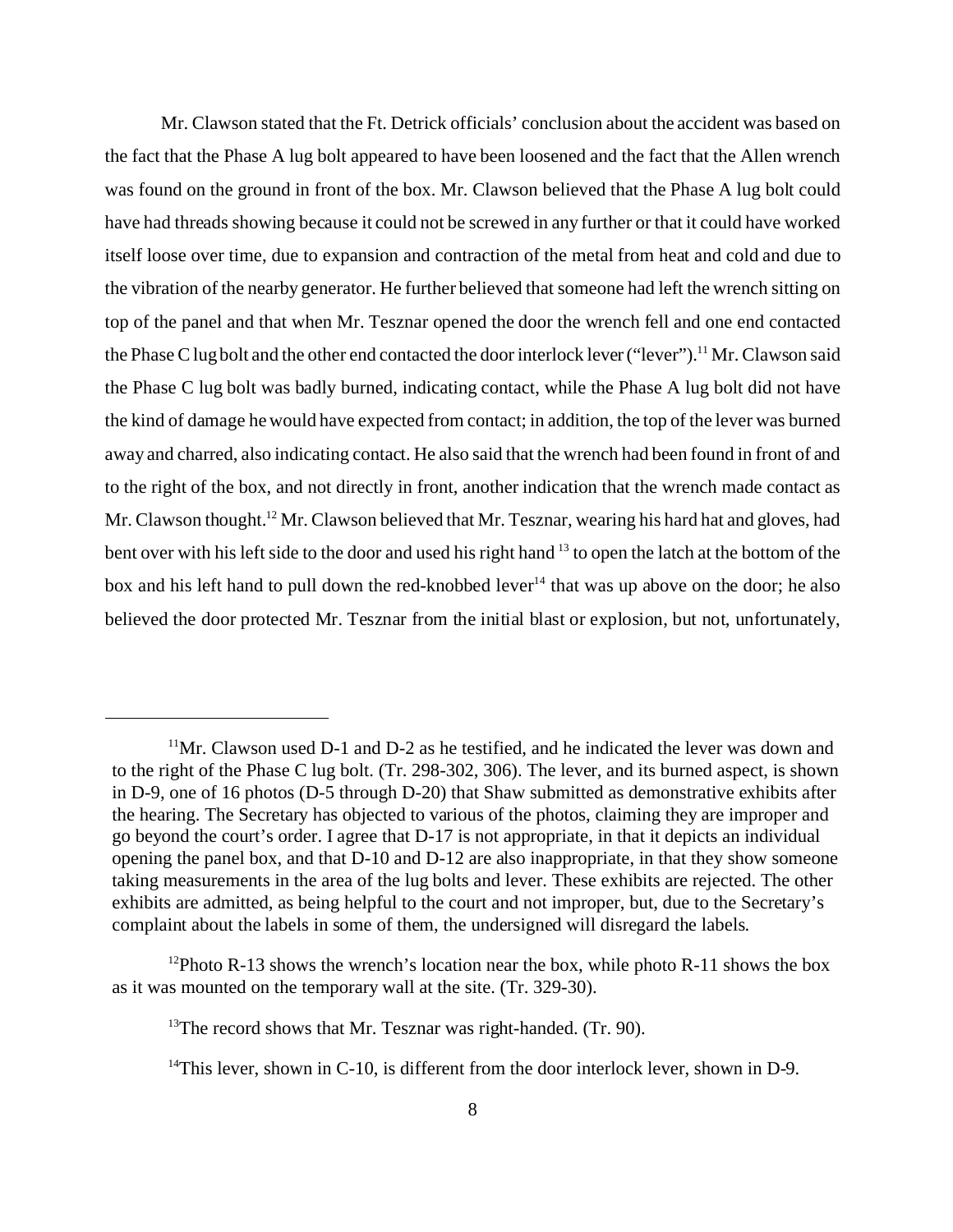from the subsequent fire.<sup>15</sup> The molten metal splatters concentrated on the left side of the hard hat were consistent with his belief, as was the fact that Mr. Tesznar had relatively minor burns to his face; if he had been facing the box to loosen the bolt, the hard hat would have had more damage in the front and his face would have been more seriously injured.<sup>16</sup> Also consistent with Mr. Clawson's belief were Mr. Tesznar's other burn injuries, the damage to his gloves, and the wrench's condition.<sup>17</sup> Mr. Clawson noted that Mr. Tesznar's body was more seriously burned on the left side than on the right and that the outside of Mr. Tesznar's lower right arm was not as seriously burned as other areas, such as the inside of that arm and his other arm. Mr. Clawson also noted that the back of the left-hand glove had been burned away, while the back of the right-hand glove was not burned. Finally, Mr. Clawson noted that the Allen wrench was charred all over, besides being burned on the ends, and it was his belief that, if Mr. Tesznar had been holding onto the wrench to turn the lug bolt, the part he had held onto would have had a cleaner appearance. For all of these reasons, Mr. Clawson concluded that the accident had occurred in the way he had described it. (Tr. 296-333).

In comparing the testimony of the above three witnesses, I note the extensive nature of Mr. Clawson's investigation and the fact that it continued even after June 21, 2004, when Shaw left the site. (Tr. 297-98). The investigation of Mr. Schmidt, in contrast, was 30 to 45 minutes, and while the record does not indicate how long the CO was at the site on March 26, 2004, or if he returned another day, I conclude his investigation was not as comprehensive as Mr. Clawson's. (Tr. 53). I note also that Mr. Schmidt spoke to Shaw personnel, and that the CO spoke to Ft. Detrick and Shaw personnel, before they began their respective investigations; in my view, and although the CO denied it, both Mr. Schmidt and the CO formed certain ideas about what had happened before they observed the accident scene.<sup>18</sup> (Tr. 18, 98-99, 161-63). Finally, and most importantly, I note that Mr. Schmidt agreed that the accident could have happened the way Mr. Clawson described it, and he and the CO both agreed

<sup>&</sup>lt;sup>15</sup>Mr. Clawson noted the molten metal splatters on the door's interior. (Tr. 322-25).

<sup>&</sup>lt;sup>16</sup>Photos D-14, D-15 and D-16 depict the condition of the hard hat.

<sup>&</sup>lt;sup>17</sup>The gloves are shown in D-18 and D-19, and the wrench is shown in D-13.

<sup>&</sup>lt;sup>18</sup>The CO also spoke to Mr. Schmidt after his own investigation, a further indication that the CO may have been influenced by the views of others in this matter. (Tr. 72).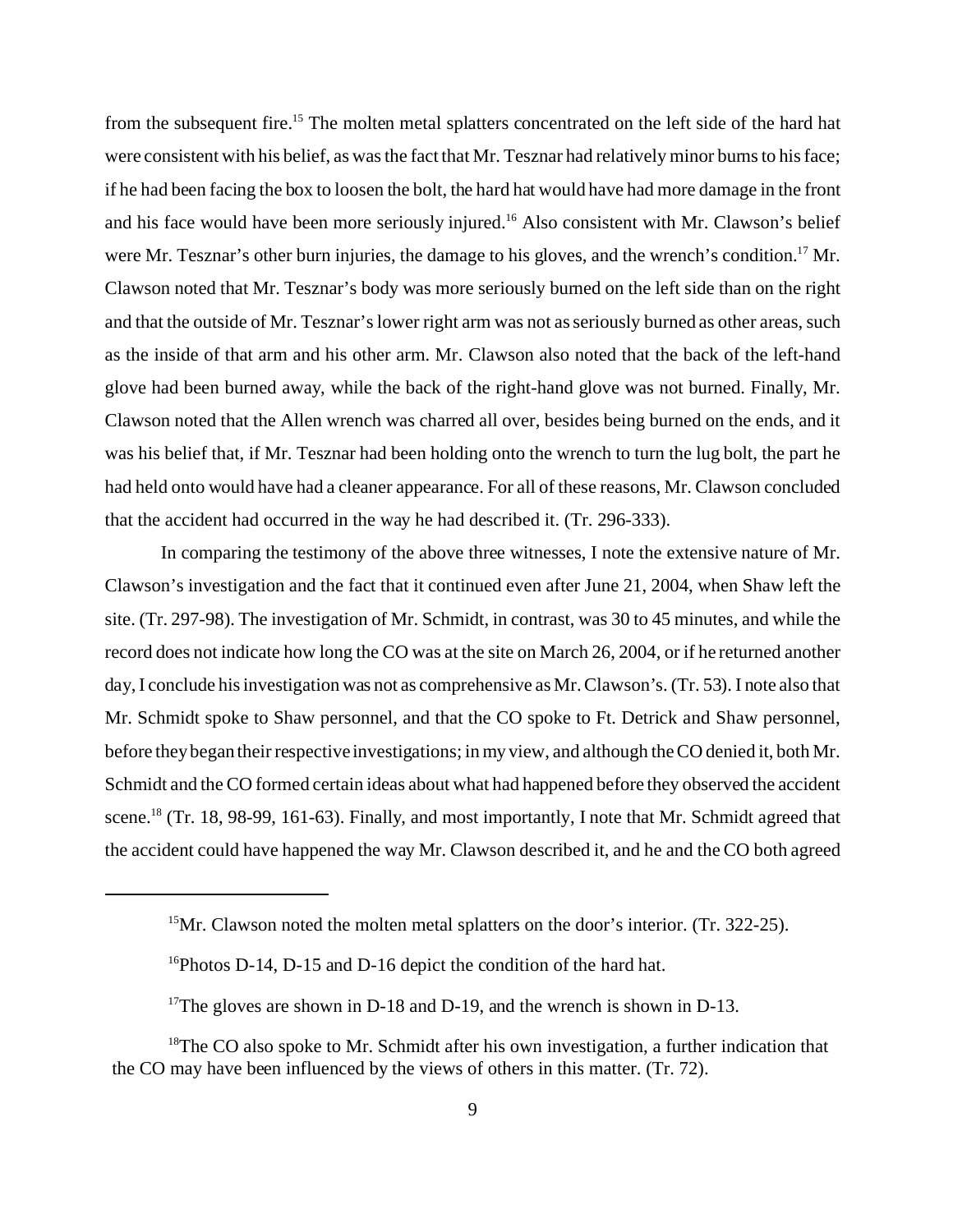that the lever was burned, that it and the Phase C lug bolt could have been the two contact points, and that the wrench's spacing, as it was found, matched that between the lever and the Phase C lug bolt.<sup>19</sup> (Tr. 64-68, 171-72). Mr. Schmidt also agreed with other aspects of Mr. Clawson's testimony, *i.e.*, he agreed that if Mr. Tesznar had been in front of the box to loosen the Phase A lug bolt, he would have gotten the full force of the initial blast on his face and body. (Tr. 70–71).

Besides the foregoing, I note Mr. Clawson's familiarity with Mr. Tesznar and his reputation for safety, while Mr. Schmidt and the CO were unable to speak to Mr. Tesznar as he was taken to the hospital before they arrived. (Tr. 71, 99, 124, 279-80, 302). I further note that both Mr. DiPalo and Mr. Clawson testified that Mr. Tesznar told them, as the fire was being put out, that all he did was open the door. (Tr. 225, 293). In addition, although Mr. Tesznar could not recall what took place after the accident, due to his severe injuries, he testified at the hearing that all he did was open the door and that he did not reach into the box with anything. (Tr. 80-81, 90-91). I observed the demeanor of these three individuals on the stand, including their body language and facial expressions, and I found all three to be sincere and believable witnesses. I therefore credit their testimony, and I find as fact that Mr. Tesznar did nothing more than open the door to the box, whereupon the accident occurred, and that he was not actually working in the box. I further find, based on the evidence of record, that the accident occurred in the manner in which Mr. Clawson believed it had.

Other evidence in the record supports my conclusion that Mr. Tesznar did not work in the energized panel box. Mr. Clawson and Stephen Iseri, Shaw's project manager at the site, both testified about how employees were chosen for the job and how they were supervised; they also testified about Shaw's discipline policy. Taken together, their testimony was that due to the dangerous nature of the work, in that it involved the removal of hazardous biological and chemical waste, the employees were handpicked from among those that had worked at a previous site in Maryland; the selected employees were chosen based on their safety records and teamwork abilities, and besides the ten or so labor or craft workers who were on the job, there was also the project manager, the site superintendent, the safety coordinator, two safety technicians, a field engineer, a quality assurance technician and a

 $19$ As to the wrench spacing, Mr. Schmidt conceded that it was not particularly instructive because it could have changed when the wrench fell to the ground. (Tr. 68). On the basis of this evidence, I find that the wrench's spacing is not probative in regard to the contact points at issue.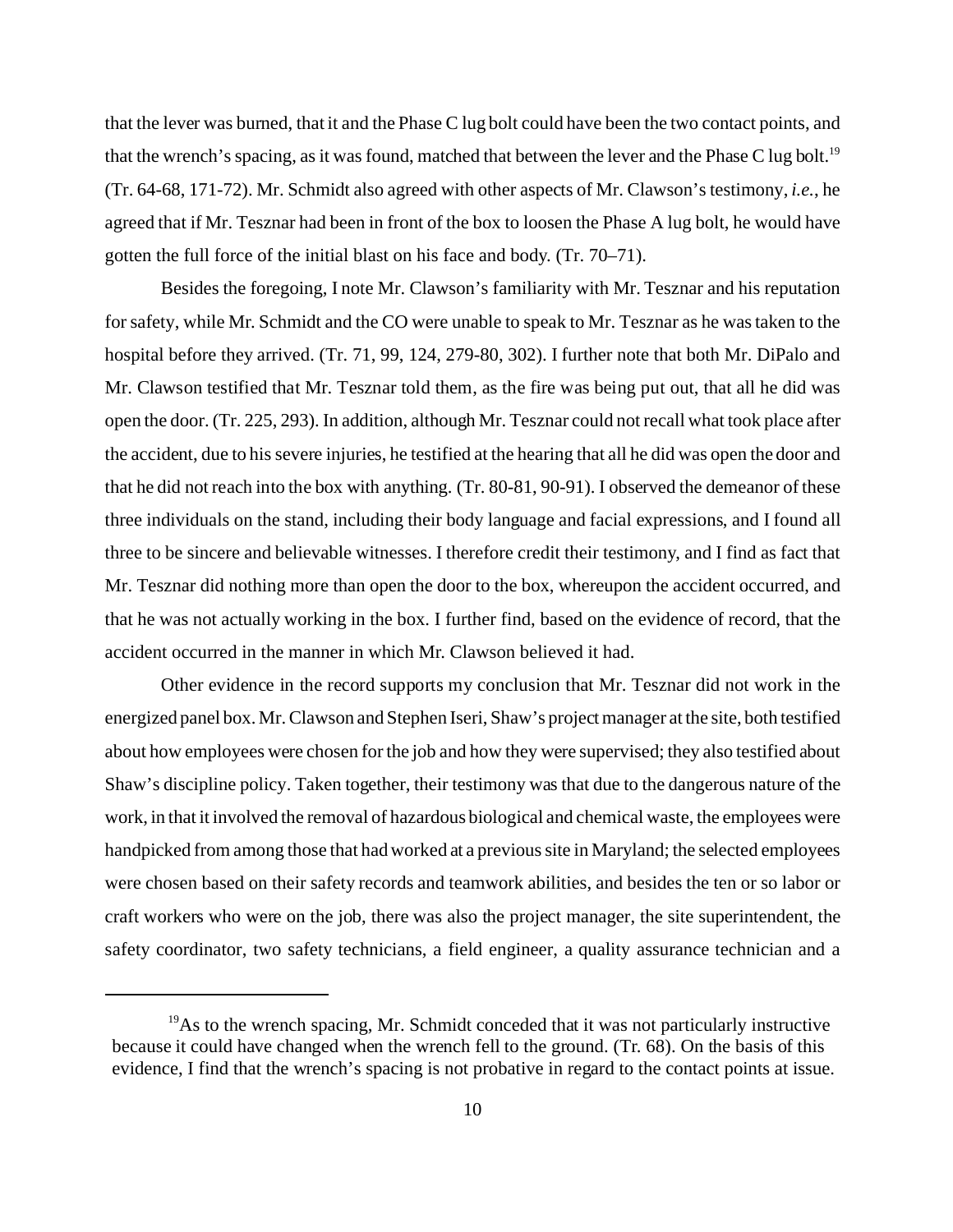chemist.<sup>20</sup> The superintendent and safety technicians conducted daily safety inspections of the site, and the superintendent and the project manager performed a detailed monthly safety inspection. R-25, Shaw's progressive discipline policy, was in effect at the site, but there were no actual disciplinary actions on the job due the caliber of the employees.<sup>21</sup> (Tr. 234-47, 251-54, 275-77, 335-40, 346).

Mr. Clawson also testified about training the employees received. Each employee, upon first reporting to the site, received a site-specific safety briefing, which addressed any existing or potential hazards, such as chemical and biological hazards, any special procedures, and emergency operations and equipment. Following the briefing, each employee received at least a week of hands-on training, and employees also attended daily safety meetings held at the beginning of each shift that covered the day's activities and any safety concerns. In addition, Shaw had a "safety observer" program in effect at the site, which involved a labor or craft worker being assigned to observe his fellow workers for the day; a different worker was so assigned every day, and he would report his findings and any safety issues at the next day's safety meeting. (Tr. 270-75, 280-81).

Mr. Clawson noted that the initial safety briefing included training in R-3, Shaw's LOTO program for the Ft. Detrick site. He identified R-4 and R-5 as the attendance rosters for the initial safety briefing and the LOTO program training, respectively, and he pointed out that Mr. Tesznar's signature appeared on both; Mr. Tesznar's signature was also on R-8, a March 2, 2004 safety meeting that addressed commonly-made LOTO errors. He identified R-2 as Shaw's electrical safety procedure, which was in effect at the site, and he said that the procedure, on page 3, prohibits work on energized circuits unless corporate authorization is first obtained; he also said that all of the electrical work at

 $20$ Mr. Clawson said the Maryland job had received Shaw's President's Award for working accident free for 1,000 days, that he was asked to work at the subject site due to his performance on the Maryland job, and that he and Mr. Iseri picked the employees for the site. (Tr. 275-77).

 $21$ <sup>21</sup>The witnesses noted there were a few verbal warnings for some minor infractions, such as frayed extension cords and hard hat violations, but that there were no violations that merited written disciplinary actions. Mr. Clawson, however, said he had a reputation of "zero tolerance" for noncompliance with safety rules among employees and that he had both suspended and fired workers in the past for committing safety violations. (Tr. 242-47, 251-54, 335-40, 346).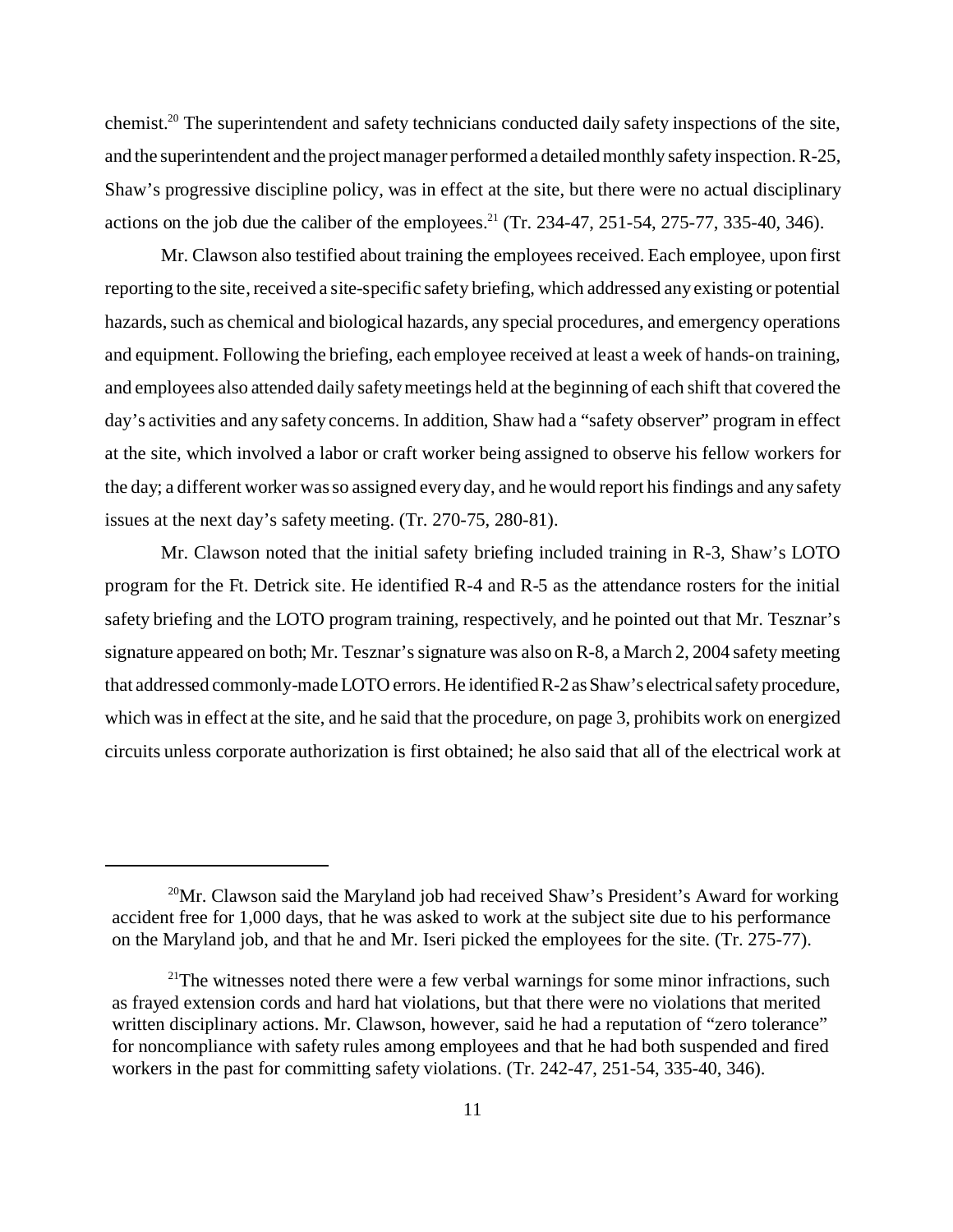the Ft. Detrick site involved de-energized equipment and that rubber gloves and other protective equipment were therefore not necessary.<sup>22</sup> (Tr. 263, 270-74, 281-83, 340-42).

Mr. Clawson described the LOTO procedures set out in R-3. An employee who needed to work on energized equipment would first contact Mr. Madey, the site superintendent. Mr. Madey and the employee would complete the LOTO form, which required detailing the date and time and the equipment to be locked out, the isolation procedures and the LOTO devices to be used, and how the equipment would be tested to verify the procedure was effective, after which the employee and Mr. Madey would sign the form; the form also had a checklist the employee and Mr. Madey would have to initial at each step of the process, *i.e.*, applying the lock(s) after de-energization and testing the equipment.<sup>23</sup> Mr. Clawson also described how the subject panel box would be locked out. The employee and Mr. Madey would first review the scope of the work. They would then go to the box on the opposite side of the subject box, disengage the lever on the box providing power to the subject box, and put a red padlock and a tag on the lever; a red padlock and tag would also be put on the lever on the subject box (the tags would say "danger, do not energize"), and the date and names of the employees would be written on the tags so that anyone looking at them would know who locked out the equipment. Mr. Madey and the employee would then take the keys from the red padlocks and put them in a lock box, after which Mr. Madey and the employee would each put his own individuallyassigned lock on the lock box.<sup>24</sup> After the work was done, the employee would go to Mr. Madey for approval to remove the locks from the equipment; the employee and Mr. Madey would each remove his lock from the lock box, after which the employee would take the red padlocks off of the equipment. Mr. Clawson noted that Mr. Madey had a log book in which he kept a record of each LOTO procedure and that in the LOTO station at the site there was a large blackboard on which any ongoing LOTO procedure was noted so that he or anyone else on the job could tell what equipment if any was locked out and being worked on. (Tr. 263-70, 346-49).

 $^{22}$ Mr. Iseri testified that Shaw did not generally perform "hot work" and usually had a subcontractor do such work; if hot work was necessary, authorization was required. (Tr. 250-51).

<sup>&</sup>lt;sup>23</sup>The LOTO form and checklist are set out on pages 11-13 of R-3.

<sup>&</sup>lt;sup>24</sup>Mr. Clawson said the short-term lock boxes were in the LOTO station at the site, while the long-term lock box, for any work lasting more than one shift, was in his office. (Tr. 270).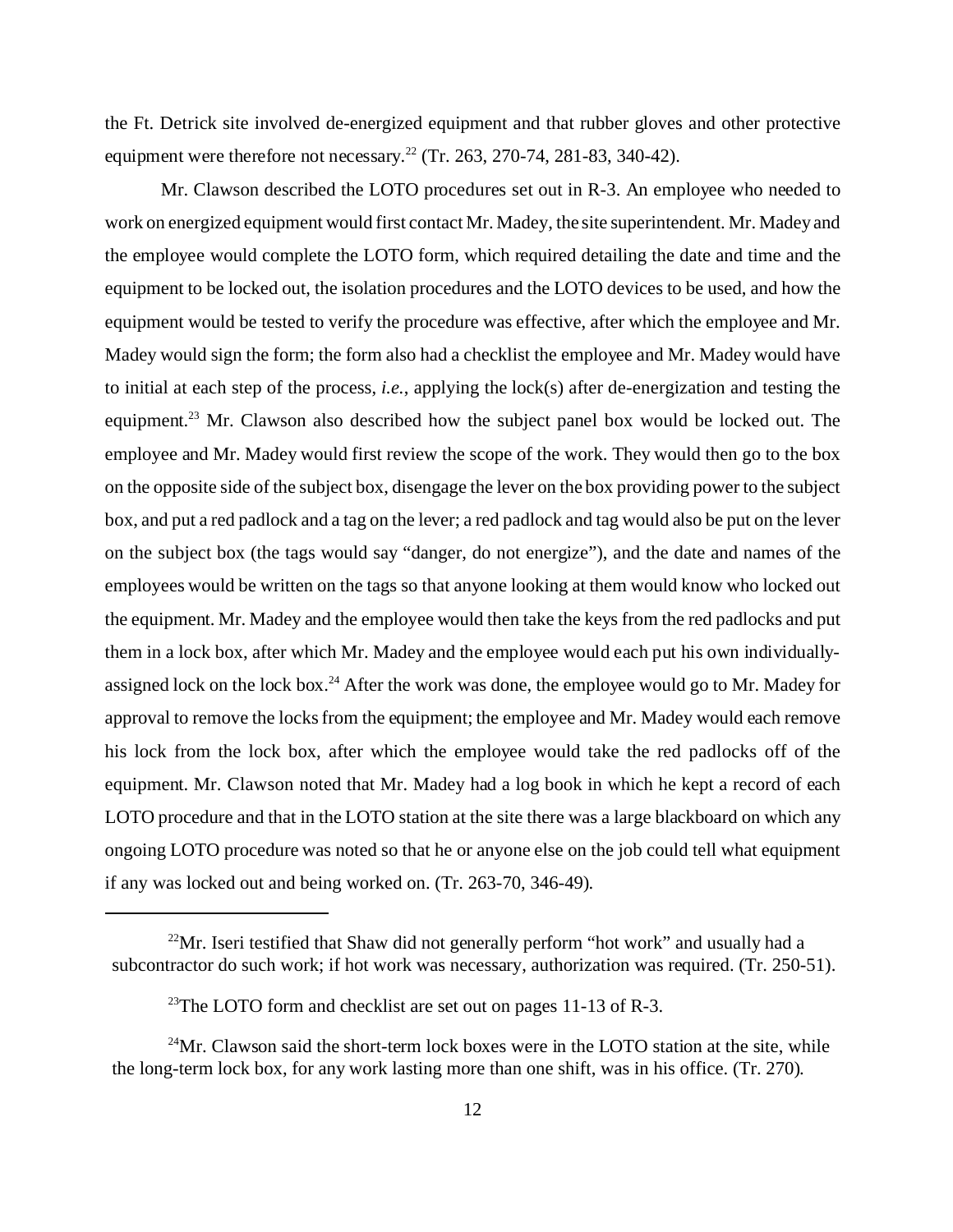Despite the above, the Secretary contends that Mr. Tesznar worked on the subject box on the day of the accident. First, she notes Mr. Schmidt's testimony that besides the wrench on the ground and the bag of tools on the nearby generator, the plastic shield that should have been over the three connectors was sitting on top of the box. (Tr. 20-21). Second, she asserts that, in light of the tools, it is unreasonable to conclude that Mr. Tesznar was just observing the box. Sec. Brief pp. 19-20. Third, she asserts that R-7, one of the LOTO records Shaw presented, shows that Mr. Tesznar had worked on the same panel box the day before the accident; she also asserts that he had worked on other boxes in the same area and that he was the only employee who was dismantling panel boxes. Sec. Brief p. 19. Fourth, she asserts that Mr. Tesznar was a qualified technician who could work on "hot" or "live" equipment, that he had done such work before, and that he had never been provided or used rubber gloves for any of his electrical work for Shaw. Sec. Brief pp. 23-24. In this regard, she notes Mr. Tesznar's own testimony indicating, in her view, that he had worked on live equipment without protection and thus had been exposed to the hazard of electrical shock. (Tr. 83-86, 94). Fifth, the Secretary notes that while Mr. Clawson testified that no rubber gloves were necessary at the site, Shaw's LOTO program and electrical safety procedure provided for work on energized equipment and for the use of protective equipment. (Tr. 342-46). Finally, the Secretary notes Mr. Tesznar's testimony indicating that he tested equipment with a meter after he de-energized it to make sure that power was not going to it and that he did not wear rubber gloves to do so. (Tr. 86-87).

As to the Secretary's first and second assertions, it is clear that the Allen wrench was found on the ground in front of the box, that there was a bag of tools on the nearby generator that apparently was Mr. Tesznar's, and that the plastic shield was sitting on top of the box. (Tr. 20-21, 224-27). However, Mr. Schmidt conceded that he did not know when the shield was put on the top of the box, and he admitted that the subcontractor who installed the panel boxes might have left it there and never put it in place over the connectors. (Tr. 54). Moreover, the issue of the wrench has been addressed *supra*, and I have credited Mr. Tesznar's testimony that he did not reach into the box with anything.<sup>25</sup>

 $^{25}$ Mr. Tesznar indicated he would not have tried to loosen the lugs with the wrench while wearing just leather gloves as he could have gotten electrocuted. (Tr. 91). Mr. Schmidt basically agreed, indicating that while the leather gloves might have provided some insulation, no qualified electrician would have taken the risk of doing such work with only leather gloves. (Tr. 76-77).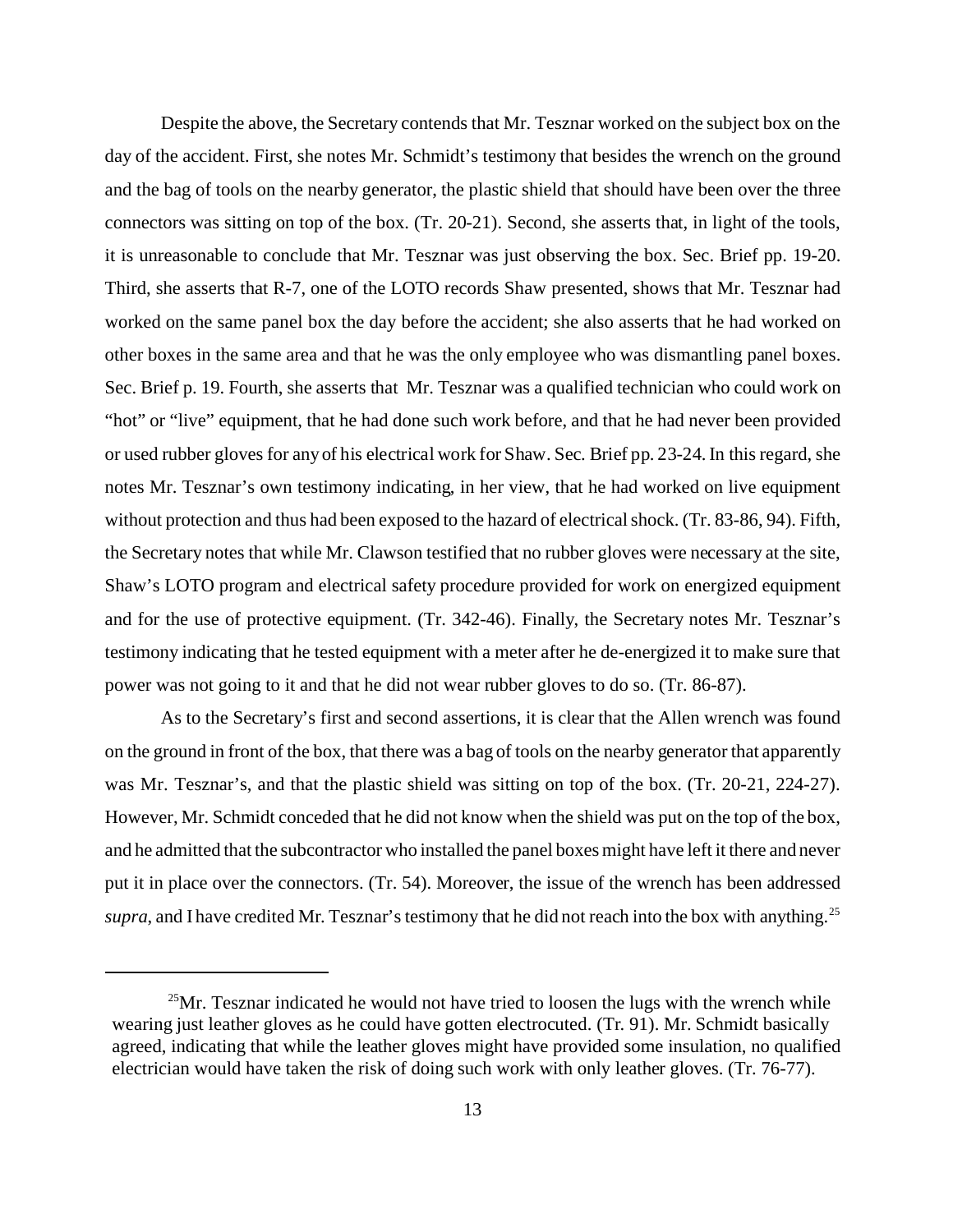(Tr. 91). I also credit his testimony that he opened up the box to see what tools he needed, in that he did not have everything with him, that he would have called his supervisor for LOTO authorization before doing any work on the box, and that this was the normal way this work was done. (Tr. 92-93). Finally, I credit Mr. Clawson's testimony that opening a panel box to observe it in order to determine what tools were necessary, before getting permission to work on it, would not be a violation of Shaw's safety policy. (Tr. 333-34). The Secretary's first and second assertions are rejected.

As to the Secretary's third assertion, R-7 shows Mr. Tesznar, with Mr. Madey's authorization, locked out a "100 HP Panel" on March 24, 2004. However, the Secretary points to no evidence in the record to establish that this was the same box involved in the accident on March 25, 2004.<sup>26</sup> Further, Mr. Tesznar testified that he had not worked on the panel boxes in that area before the day of the accident.<sup>27</sup> (Tr. 83, 92). In addition, the record does not establish that Mr. Tesznar was the only employee dismantling panel boxes. Mr. Clawson did, in fact, testify that the project did not require a full-time electrician, that Mr. Tesznar performed electrical work as needed, and that one of his jobs was to dismantle panel boxes. (Tr. 290, 350). Regardless, the CO himself testified that management told him that it was known that "employees," including Mr. Tesznar, had worked on or in close proximity to live unguarded parts in panel boxes.<sup>28</sup> (Tr. 125-27). This evidence suggests that at least one other employee besides Mr. Tesznar worked on panel boxes at the site. Accordingly, based on

<sup>&</sup>lt;sup>26</sup>Mr. Schmidt testified that "he was told" that the box was powering a "100 horsepower motor." (Tr. 55). I do not view this testimony as being probative of the Secretary's assertion, as Mr. Schmidt had no first-hand knowledge of what the box was powering, and, just as significant, he did not identify who had given him the information. In any case, there is no proof in the record that I am aware of that the "100 HP Panel" was the same box that was involved in the accident.

 $^{27}$ In my opinion, R-7 undercuts the Secretary's claim that Shaw's employees did not lock out equipment as required. Mr. Clawson specifically testified that Mr. Tesznar had done work at the site using Shaw's LOTO procedures before the accident; he noted that besides R-7, R-26 and R-6 showed, respectively, that Mr. Tesznar had locked out equipment on March 14 and April 29, 2004. (Tr. 286-89). The record thus demonstrates that Shaw did in fact follow its LOTO program and utilize its LOTO permit forms at the subject site.

<sup>&</sup>lt;sup>28</sup>According to the CO, management also told him they had seen Mr. Tesznar "demilling" the panel boxes that were next to the subject box in the days before the accident. (Tr. 127). Based on the record and my findings, I conclude management was mistaken or the CO misunderstood what they told him.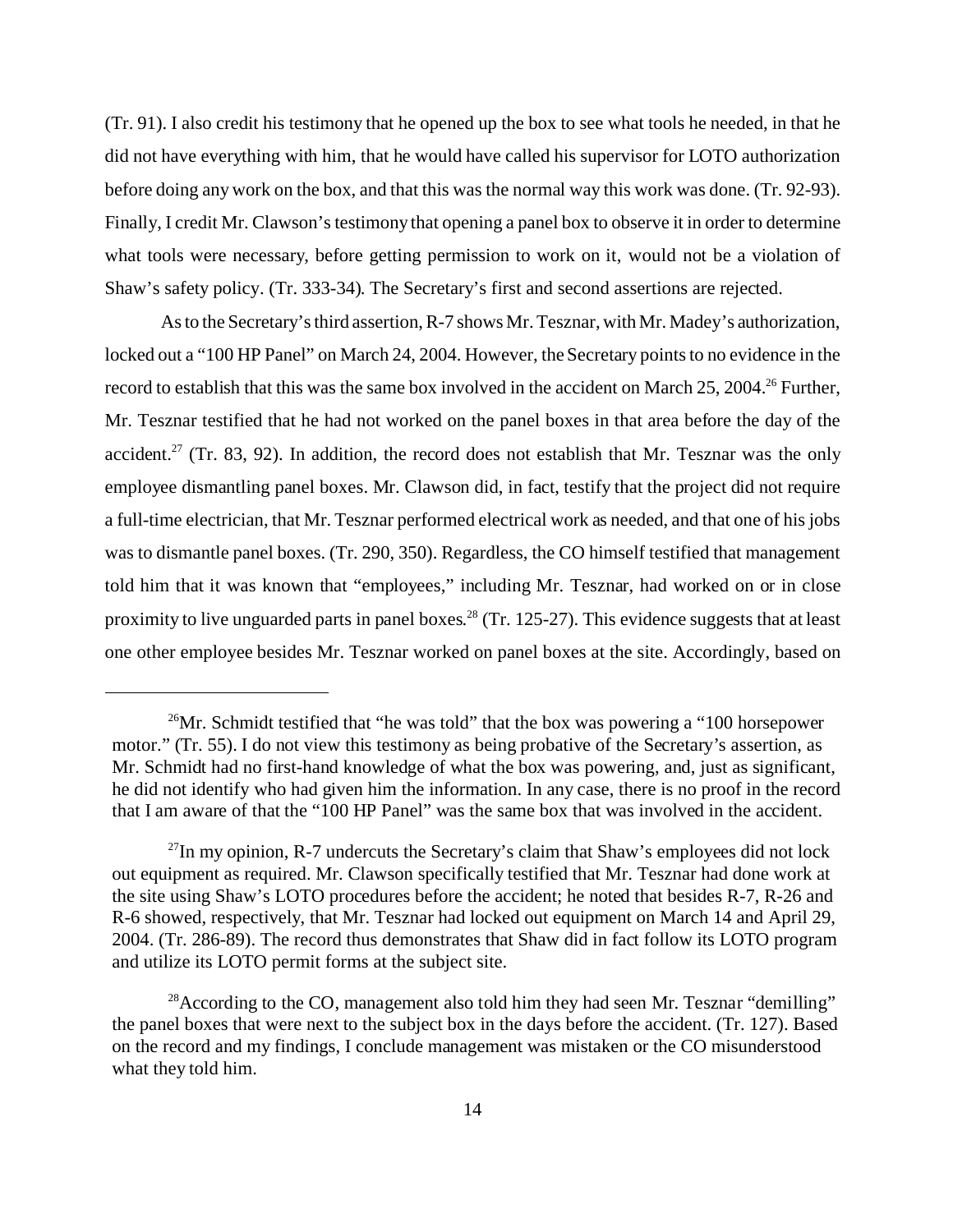the record, I find that while Mr. Tesznar had worked on panel boxes at the site, he had not worked on the panel boxes in the area where the accident occurred until the day of the accident. (Tr. 83, 87 89, 92). The Secretary's third assertion is therefore rejected.

With respect to the Secretary's fourth assertion, the record does establish that Mr. Tesznar was a qualified employee who could work on live equipment. (Tr. 192, 344). The CO testified that Mr. Iseri, Mr. Clawson and Mr. Madey were the management officials who told him that employees had worked on or in close proximity to live unguarded parts in panel boxes; he also testified that they told him that employees had observed or worked on unguarded panel boxes. (Tr. 125-27). Mr. Clawson, on the other hand, testified that he had told the CO that Mr. Tesznar had worked on live equipment on other jobs, but he was adamant that no work on energized equipment was done at the subject site and that he had not told the CO that Mr. Tesznar had done such work at Ft. Detrick.<sup>29</sup> (Tr. 342-44). I credit the testimony of Mr. Clawson. I also credit the CO's testimony, to the extent it agrees with that of Mr. Clawson; however, I reject the CO's testimony to the extent that it indicates he was told that employees had actually worked on live unguarded panel boxes or that they had worked in such proximity to them as to be exposed to a hazard.<sup>30</sup> Thus, taken together, the testimony of Mr. Clawson and the CO demonstrates what Shaw itself asserts, that is, that employees, including Mr. Tesznar, had opened panel boxes to observe them and to determine what tools they needed.

As set out above, the Secretary notes the testimony of Mr. Tesznar in support of her claim that he had worked on live equipment without using protective gloves. That testimony is as follows:

- Q: So it's your testimony today that you've never worked on a piece of energized equipment?
- A: Not on the energized part.
- Q: Okay, but my question was have you ever worked on energized equipment?
- A: I've done work on panels that have power coming to them.
- Q: And if they have power coming to them, they're energized aren't they?

 $29$ Mr. Clawson said the CO's questions sometimes were general and did not differentiate between the subject site and other sites; for example, when the CO asked him whether Shaw ever worked on energized equipment, to which Mr. Clawson replied "yes," the CO apparently took his answer to mean that employees worked on energized equipment at the subject site. (Tr. 342-45).

<sup>&</sup>lt;sup>30</sup>The Secretary's contention that Mr. Tesznar's act of opening the door of the panel box to observe its contents exposed him to a hazard is addressed *infra*.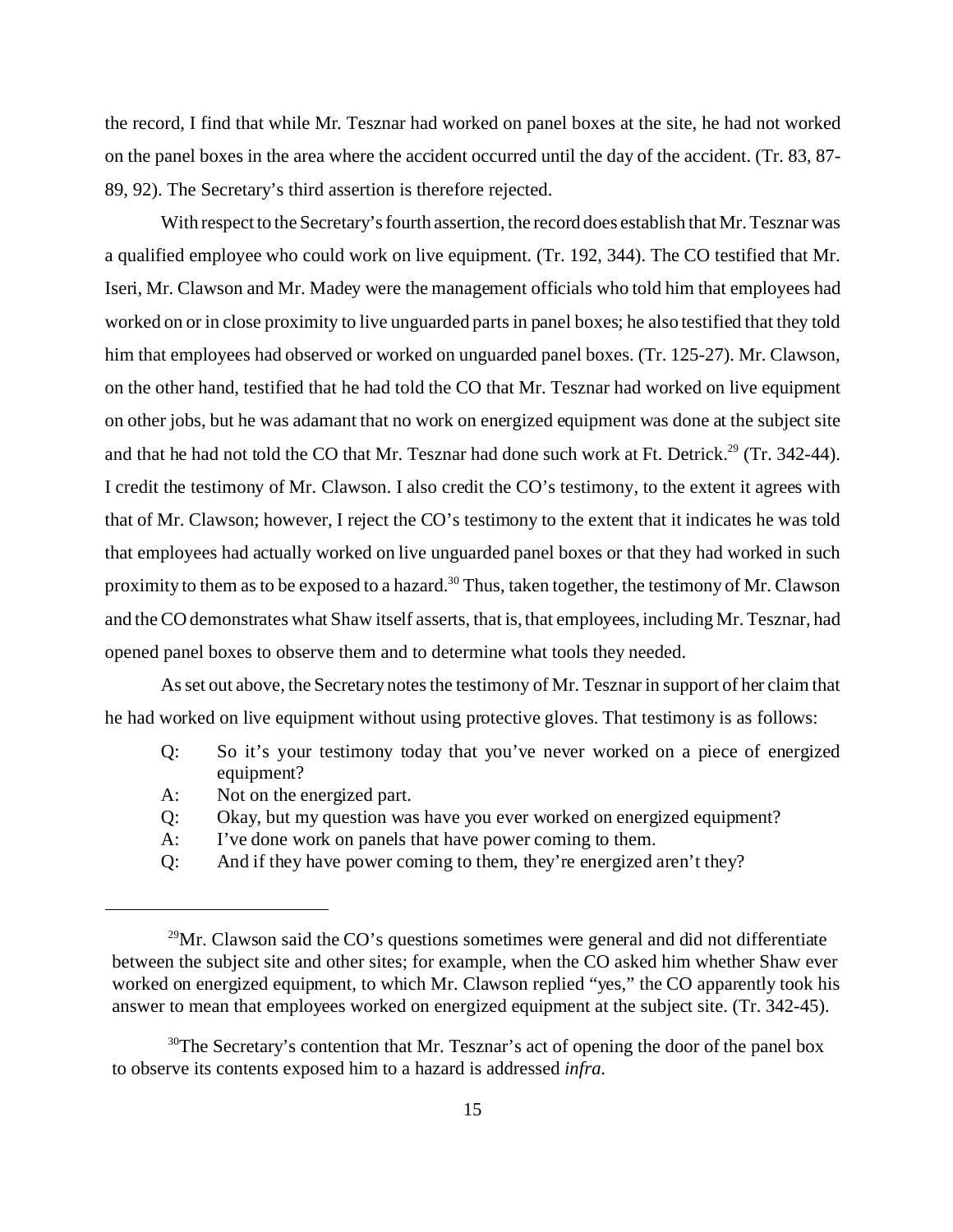A: Well, you shut the main off, and they're de-energized.

(Tr. 83-84).

- Q: So, Mr. Tesznar, can you explain what you mean when you say that the exact part that you're working on is not energized?
- A: Well, the power didn't come into the top lugs, that if you shut the main off, it's disconnected to the point from there down to possible arcing.
- Q: Have you ever observed any other employees at Shaw working on equipment that had not been de-energized?
- A: No.
- Q: During the course of your employment with Shaw Environmental, were you ever provided with any voltage gloves, or high voltage or low voltage?
- A: No.

### (Tr. 86).

Shaw agrees that the record shows that Mr. Tesznar in the past had worked on equipment that had power coming to it without the use of protective rubber gloves. (Tr. 83-86). However, as Shaw points out, "energized equipment" can have different meanings, depending on the situation, and there is nothing in Mr. Tesznar's testimony to indicate he ever worked in such proximity to an energized circuit that contact with the circuit could have taken place. As Shaw further points out, there are other types of protective equipment besides gloves, but the issue of what work Mr. Tesznar might have done on equipment at other sites and what other protective measures might have been used was not addressed in this matter. Accordingly, as Shaw contends, there is no evidence in the record that Mr. Tesznar or any other Shaw employee was ever exposed to an energized circuit such that contact with the circuit could have occurred. The Secretary's fourth assertion is rejected.

As to the Secretary's fifth assertion, Mr. Clawson testified there was no need for rubber gloves at the subject site as no work on energized equipment was required. He agreed, however, that section 9.2.3 of R-3, the LOTO program for Ft. Detrick, indicated that some work on energized equipment might be necessary; he also agreed that section 5.3 of R-2, Shaw's electrical safety procedure, provided for the use of protective equipment for electrical work. (Tr. 342-46). The Secretary's counsel made much of this testimony during the hearing, but Mr. Clawson was adamant that, despite the statements in R-2 and R-3, protective equipment such as rubber gloves was not necessary at the Ft. Detrick site; he was also adamant that he and Mr. Iseri had discussed the matter and had decided that no work on energized equipment would take place as there was no reason for it. (Tr. 343-46). The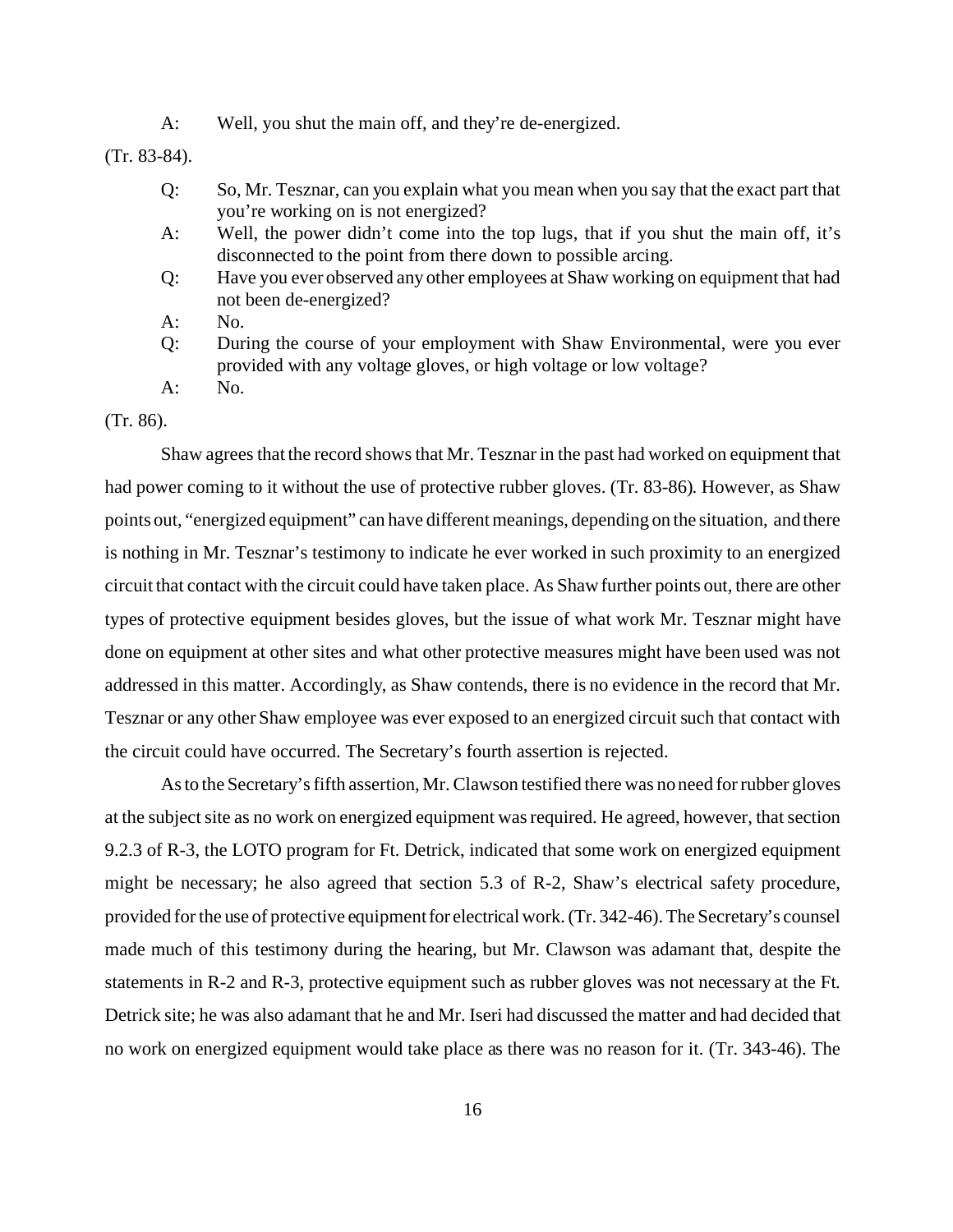aforementioned provisions in R-2 and R-3 are not probative of the Secretary's position, in my view, particularly in light of the record showing that Shaw occasionally did work on energized equipment. (Tr. 250-51). Regardless, based on Mr. Clawson's testimony and my findings as to his credibility, *supra*, I credit his statement that no work on energized equipment was required at the Ft. Detrick site and that rubber gloves were thus unnecessary. The Secretary's fifth assertion is rejected.

In regard to the Secretary's final assertion, I disagree with her suggestion that Mr. Tesznar was exposed to a hazard when he tested equipment with a meter after it had been de-energized without wearing protective rubber gloves. Mr. Clawson testified that rubber gloves were not required for testing equipment after de-energization because the testing devices that Shaw employees used had "patch shielding" built right into them by the manufacturer. (Tr. 341-42). I understand Mr. Clawson's testimony to mean that the testing meters employees used provided the necessary protection. Based on my credibility findings *supra*, I credit his testimony, and the Secretary's final assertion is rejected.

#### *Serious Citation 1 - Items 2a and 2b*

Items 2a and 2b allege violations of 29 C.F.R. 1926.416(a)(1) and 29 C.F.R. 1926.416(a)(3), respectively, and the terms of these standards are set out on page 4 of this decision. The Secretary contends that both of these standards were violated because Mr. Tesznar was attempting to loosen the Phase A lug bolt in the energized panel box without any protection from electrical shock. This contention is rejected, based on my findings *supra*. Alternatively, the Secretary contends that even assuming that Mr. Tesznar had just opened the box to observe it to see what tools he needed, the standards were violated because of his exposure to the energized parts in the box.

To prove a violation of an OSHA standard, the Secretary must show that the standard applies, that its terms were not met, that employees had access to the violative condition, and that the employer had actual or constructive knowledge of the condition. *Atlantic Battery Co.*, 16 BNA OSHC 2131, 2138 (No. 90-1747, 1994). In addition, the Commission has held, in a case involving a standard equivalent to the one at issue here, that:

The clear meaning and evident purpose of the standard is therefore that an employee shall not work so close to an energized power circuit that he may inadvertently contact it in the course of his work. Thus, the standard, when read in its entirety, prescribes a specific and ascertainable standard of conduct, for an employer can determine by objective means whether employees are within reach of, and therefore may contact, an energized power circuit while they work.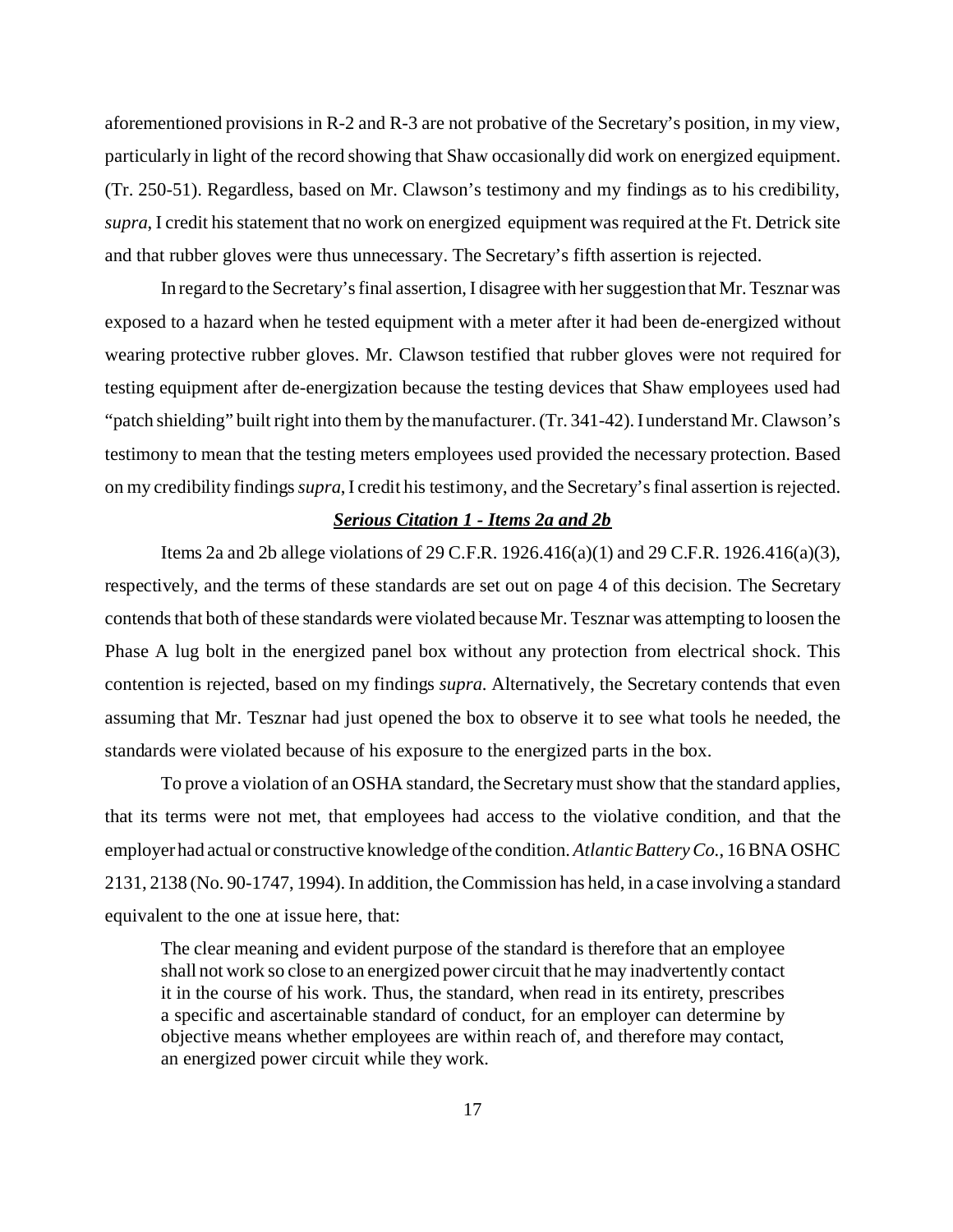*Cleveland Consolidated, Inc., 13 BNA OSHC 1114, 1117 (No. 84-696, 1987).*<sup>31</sup>

As to Item 2a, I read the foregoing to mean that the Secretary, to establish the applicability of 29 C.F.R.  $1926.416(a)(1)$  to this case, must prove that Mr. Tesznar, in simply observing the contents of the panel box, was so close that he could have contacted energized parts inadvertently. CO Austin indicated that Mr. Tesznar could have taken a misstep in front of the box and fallen forward and thus contacted the energized parts. (Tr. 119-20). I find this scenario implausible, and, as Shaw points out, an employee is not likely to have accidental contact with an energized part merely by standing and looking into a panel box. Moreover, the Secretary presented no other evidence in this regard, and the factual circumstances in the cases she has cited are sufficiently dissimilar to the situation here as to make them irrelevant.<sup>32</sup> *See* Sec. Brief p. 22. I conclude, accordingly, that the Secretary has not met her burden of showing that the standard applies in this matter. I further conclude that the Secretary likewise has not met her burden of showing that Mr. Tesznar, in simply opening and observing the box, was exposed to the cited hazard. This item is vacated.<sup>33</sup>

As to Item 2b, CO Austin testified that the standard was violated, even if Mr. Tesznar had just opened the box to look at the contents, because the employer had not determined whether the box was energized. (Tr. 130-31). However, in light of my findings set out above, the record shows that Mr. Tesznar, before he actually began working in the box, would have contacted his supervisor to obtain LOTO authorization, and that, following that authorization, Mr. Tesznar and his supervisor would have determined what isolation measures were necessary and then would have proceeded to lock out the panel box according to Shaw's LOTO procedure. (Tr. 91-93, 263-70, 346-49). The CO also testified that this citation item was appropriate, even if the tool fell off of the top of the box and

<sup>&</sup>lt;sup>31</sup>The standard at issue in *Cleveland* was 29 C.F.R. 1926.400(c)(1), the language of which corresponds to that of 29 C.F.R. 1926.416(a)(1).

 $32\text{As}$  Shaw notes, the cases the Secretary has cited involved employees performing work activities that clearly could have resulted in an accidental contact with an energized part. I find the Secretary's citation to *Thompson Elec., Inc.*, Docket No. 01-1544, a case I decided in 2002, particularly inappropriate; there, the employee was actively working on a de-energized circuit when his elbow contacted an energized circuit. *Thompson* is summarized at 19 BNA 2057.

 $33$ In her brief, the Secretary requests, if Item 2a is vacated, that Item 1 be reinstated and a violation of that standard be found. This I decline to do, for the reasons set out in this decision.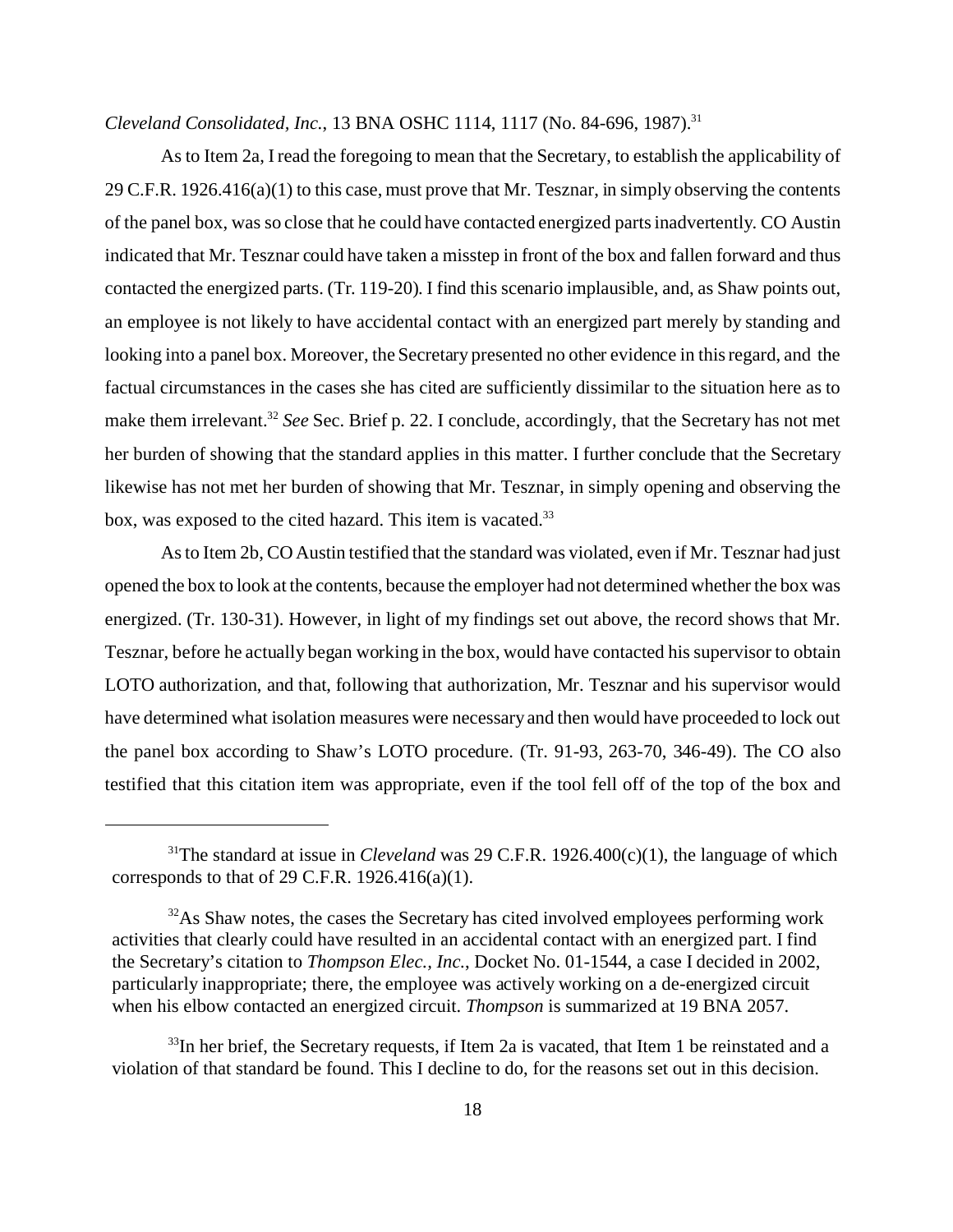contacted live parts in the box, because the employer was responsible for ascertaining whether an employee or a tool could come into physical contact with an energized part. (Tr. 187-89). I do not agree. Based on my findings in this matter, the record shows the wrench was left on top of the box by someone else, and it would seem that Mr. Tesznar simply failed to notice it before he opened the door to the box. (Tr. 301-02, 313-14). The record also shows that the accident happened fairly early in the morning and that Mr. Madey, Mr. Tesznar's supervisor, had not been in that area yet that day. (Tr. 127, 132). In these circumstances, it is unreasonable to conclude that the employer should have detected the condition that led to the accident. This item is also vacated.

# *Serious Citation 1 - Items 3a and 3b*

Items 3a and 3b allege violations of 29 C.F.R. 1926.417(a) and 29 C.F.R. 1926.417(c), respectively, and the terms of these standards are set out on page 4 of this decision. The Secretary contends that these standards were violated based on the testimony of CO Austin that the power source going to the subject panel box had not been de-energized and locked out and tagged out; the CO also testified that de-energizing the equipment, and locking and tagging it out, was required before Mr. Tesznar opened the box.<sup>34</sup> (Tr. 135-44). The CO's testimony is rejected. The discussion relating to Item 2, *supra*, shows that the Secretary did not prove either that the standard applied or that Mr. Tesznar was exposed to a hazard in simply opening the box to observe its contents. Further, Mr. Clawson's testimony, which I have credited, was that opening the box while it was energized to look at its contents to determine what tools were needed did not violate Shaw's safety policy. (Tr. 333-34). I find that the panel box was not required to be de-energized and locked out and tagged out when Mr. Tesznar opened the door to the box. Items 3a and 3b are therefore vacated.

# *FINDINGS OF FACT AND CONCLUSIONS OF LAW*

The foregoing decision constitutes my findings of fact and conclusions of law in accordance with Federal Rule of Civil Procedure 52(a).

# *ORDER*

Based upon the foregoing, it is hereby ORDERED that:

1. Serious Citation 1, Item 1, alleging a violation of 29 C.F.R. 1926.95(a), is VACATED.

<sup>&</sup>lt;sup>34</sup>The CO testified that he had asked to see a completed LOTO permit form for Mr. Tesznar's work on May 25, 2004, and that such a form was not available. (Tr. 131-32).